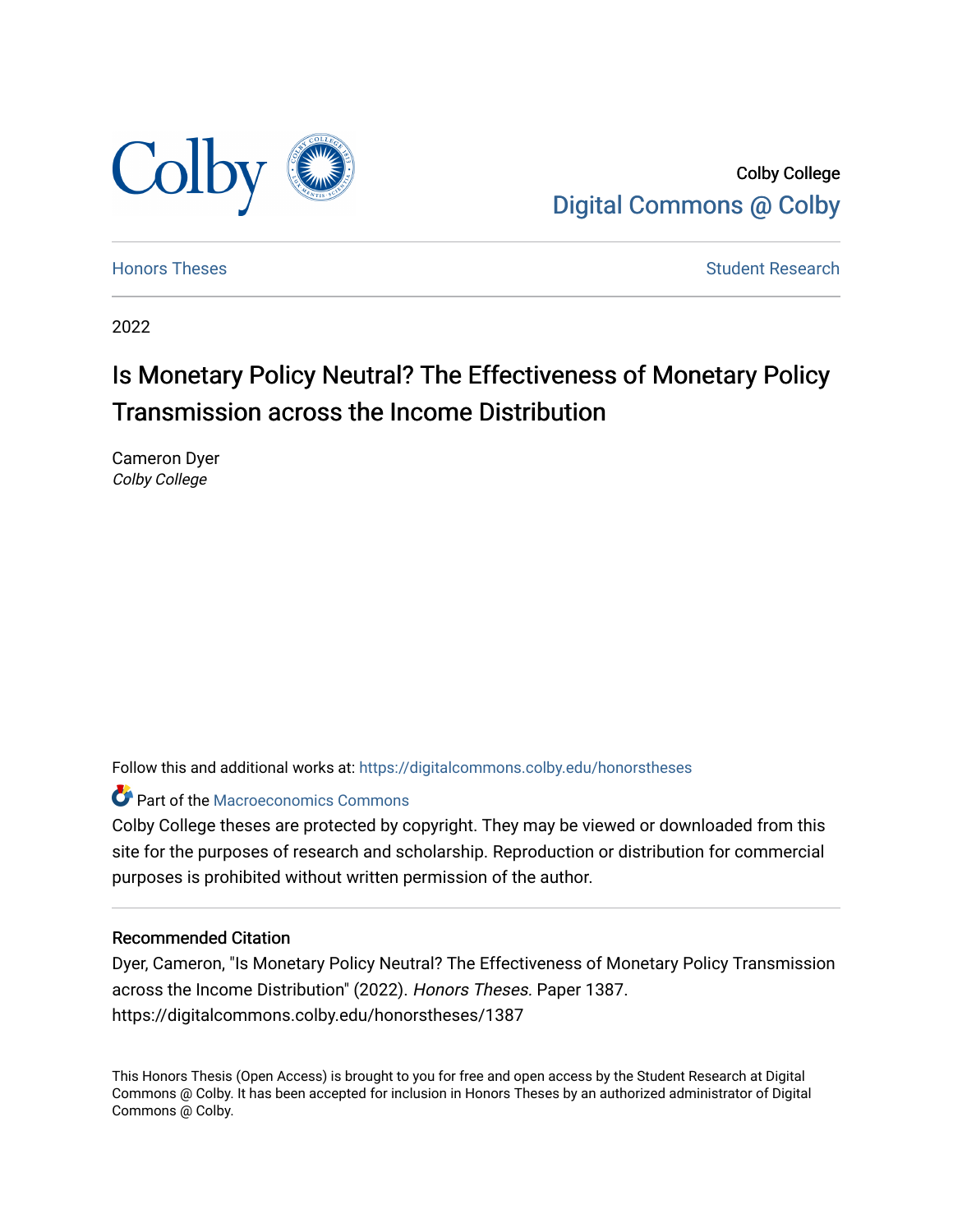## **Is Monetary Policy Neutral? The Effectiveness of Monetary Policy Transmission across the Income Distribution**

Cameron Dyer<sup>1</sup>

Colby College Spring 2022

#### **Abstract**

This paper analyzes the role of the interest rate channel of monetary policy on household consumption sensitivities across the income distribution. To study this, I build a heterogenous agent model where households experience interest rate shocks as a proxy for monetary policy in addition to income shocks. I find that the poorest quintile increases consumption by about 4.5% in response to a recessionary interest rate cut, with this effect weakening for each additional quintile. When interest rate shocks differ by income group, the poorest lose about 3.6% of consumption and monetary policy's effect on aggregate consumption weakens. When the income distribution skews more toward the upper quintiles, these effects amplify. If agents lose income in recessions, the effect of an interest rate cut is greatly dependent on whether households are subject to disparate rate policy. My results suggest that the traditional interest rate channel might be less effective at stimulating demand for high income individuals than as intended by policy makers.

<sup>&</sup>lt;sup>1</sup> I would like to thank Professor Kathrin Ellieroth, who advised me throughout this academic year. Your guidance and insight (especially on the quantitative side) made this process most rewarding for me. I would also like to thank Professor Michael Donihue, who kept all of us motivated throughout the year and provided great feedback throughout. I thank Professor Samara Gunter, who encouraged me to undertake this research at the end of my junior year. Finally, I'd like to thank my family and friends, who encouraged me throughout this experience and made my time at Colby better than I could have ever asked for.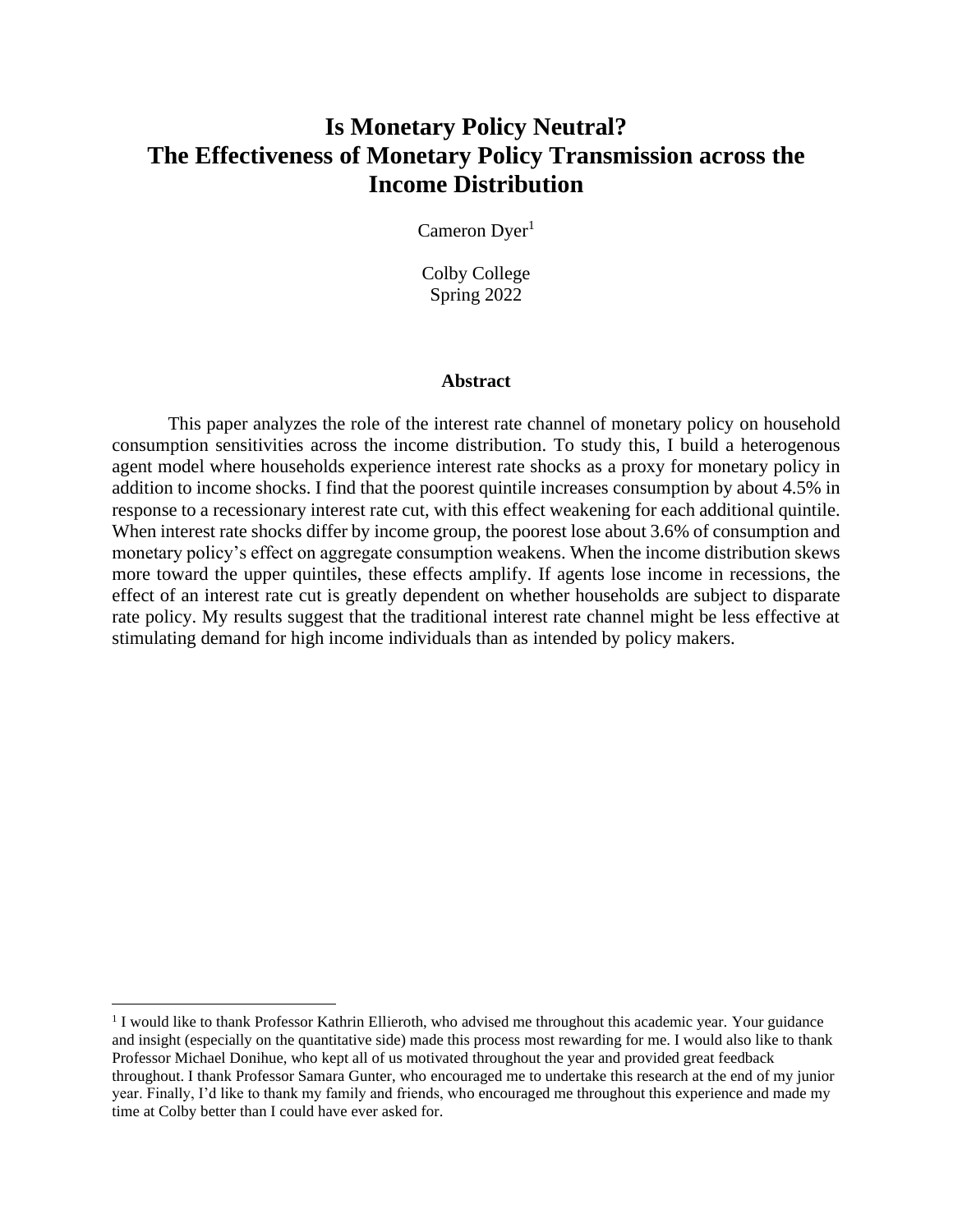#### **Introduction & Motivations**

The current monetary policy stance has affected individual outcomes in the macroeconomy with varying strength. In this paper, I analyze the effect of the monetary transmission mechanism and its central interest rate channel, where a central bank influences the economy through a change in short-term nominal interest rates. Most macroeconomic models study the effects of monetary policy using a single representative household. Conversely, I incorporate income and interest rate heterogeneity to study how monetary policy affects households at different levels of the income distribution. Most importantly, I attempt to answer whether monetary policy has distributional effects that could worsen inequality. I find that interest rate shocks influence agent's consumption changes at different levels.

Following the Great Recession, Federal Reserve policy has come under heightened scrutiny from economists of differing schools of thought, as well as politicians across the aisle.<sup>2</sup> Major concerns often cite the current regime of low interest rates and unconventional monetary policy being unable to influence demand as well as perpetuating inequality. Some have even called for the Fed to incorporate an inequality component to their dual mandate. By any measure, income and wealth inequality have increased steadily since 1980, and the rate of this increased has heightened throughout the recovery from the Great Recession.<sup>3</sup>

Figure 1 shows the distribution of asset ownership across certain wealth percentiles as of 2021:2. The startling reality in the United States is that the top 1% own an almost identical

<sup>2</sup> Notable political critiques include Ron Paul's, *End the Fed*. Economist critiques include Selgin and Lastrapes (2012) as well as John Taylor in the years following the recession. Recently, former Treasury Secretary Lawrence Summers criticized the Powell Fed for being "behind the curve" regarding the current bout of inflation beginning in 2021.

<sup>&</sup>lt;sup>3</sup> Both the Gini coefficient and income shares of the wealthiest cohorts have indicated worsening inequality, and these are expected to accelerate following the COVID-19 Pandemic.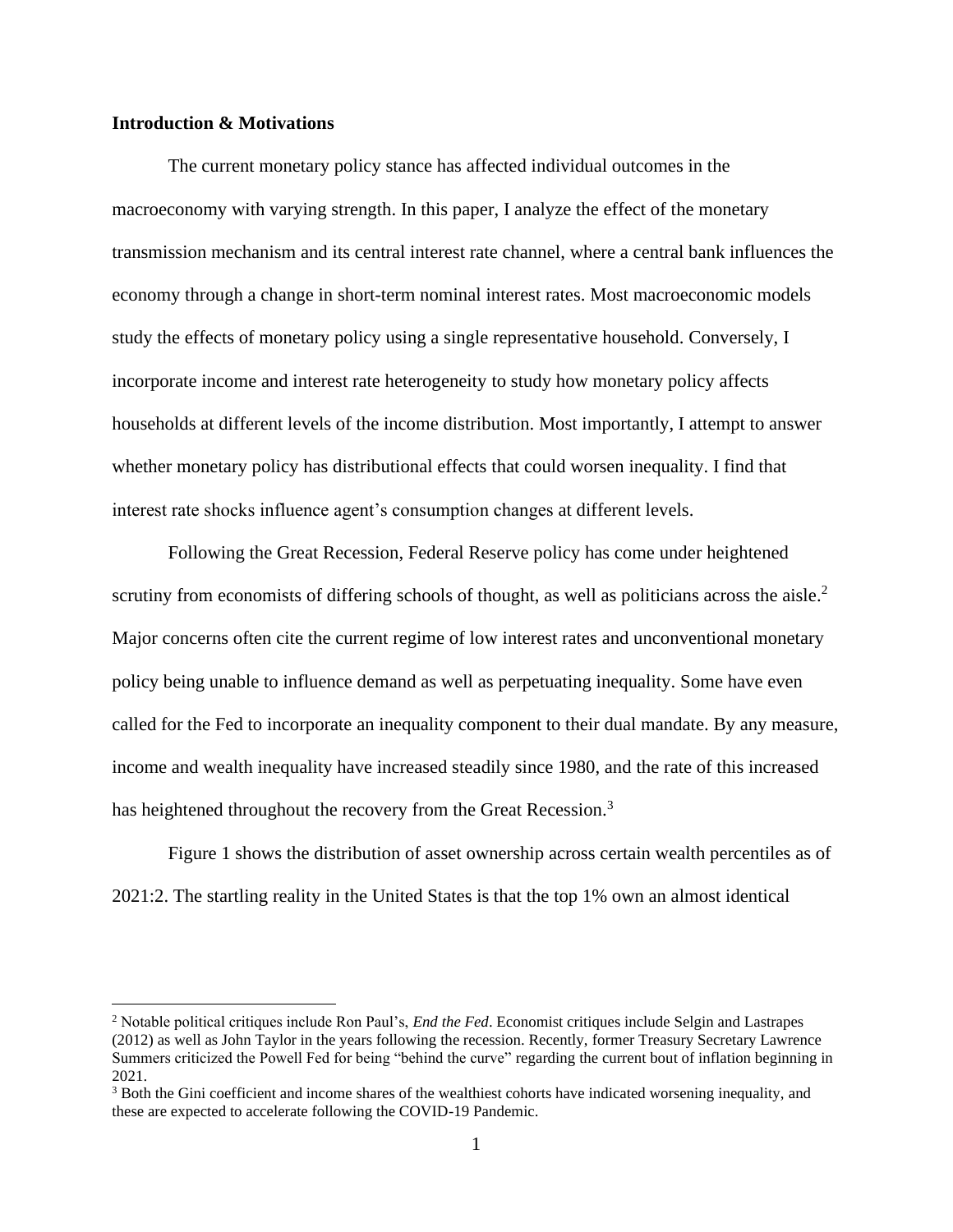#### Assets by wealth percentile group in 2021:Q2



| Real estate                               | 4.96  | 10.62 | 14.97 | 4.33 |
|-------------------------------------------|-------|-------|-------|------|
| Consumer durables                         | 0.84  | 1.43  | 2.78  | 1.64 |
| Corporate equities and mutual fund shares | 21.71 | 14.16 | 4.24  | 0.26 |
| <b>Pension entitlements</b>               | 1.46  | 15.22 | 13.31 | 0.96 |
| <b>Private businesses</b>                 | 7.67  | 4.02  | 1.85  | 0.16 |
| Other assets                              | 7.41  | 8.56  | 7.22  | 1.03 |

Note: Distributions by generation are defined by birth year as follows: Silent and Earlier=born before 1946, Baby Boomer=born 1946-1964, Gen X=born 1965-1980, and Millennial=born 1981-1996.

#### *Figure 1. Asset ownership by wealth percentile in the US, source: FED Quarterly SCF*

amount of the total assets as the top 50-90% and nearly six times the amount that the bottom 50% of households own. When extrapolated to just the stock market, the results appear even more disproportionate: the top 1% and top 10% of households own 54% and 89% of stocks, respectively. The basic theory behind this contribution to inequality is simple: higher income households can both save and invest more, and low interest rates (yields) for fixed income securities led to massive capital inflows into equities, which returned a compounded 252.96% for the decade following the Great Recession. 4

To study the effectiveness of monetary transmission through the interest rate channel, I model the effects of interest rate shocks on heterogenous households within a dynamic partialequilibrium. In my model, agents choose each period between current consumption and

<sup>4</sup> Damodaran, A. "Historical Returns on Stocks, Bonds and Bills: 1928-2020." (2021).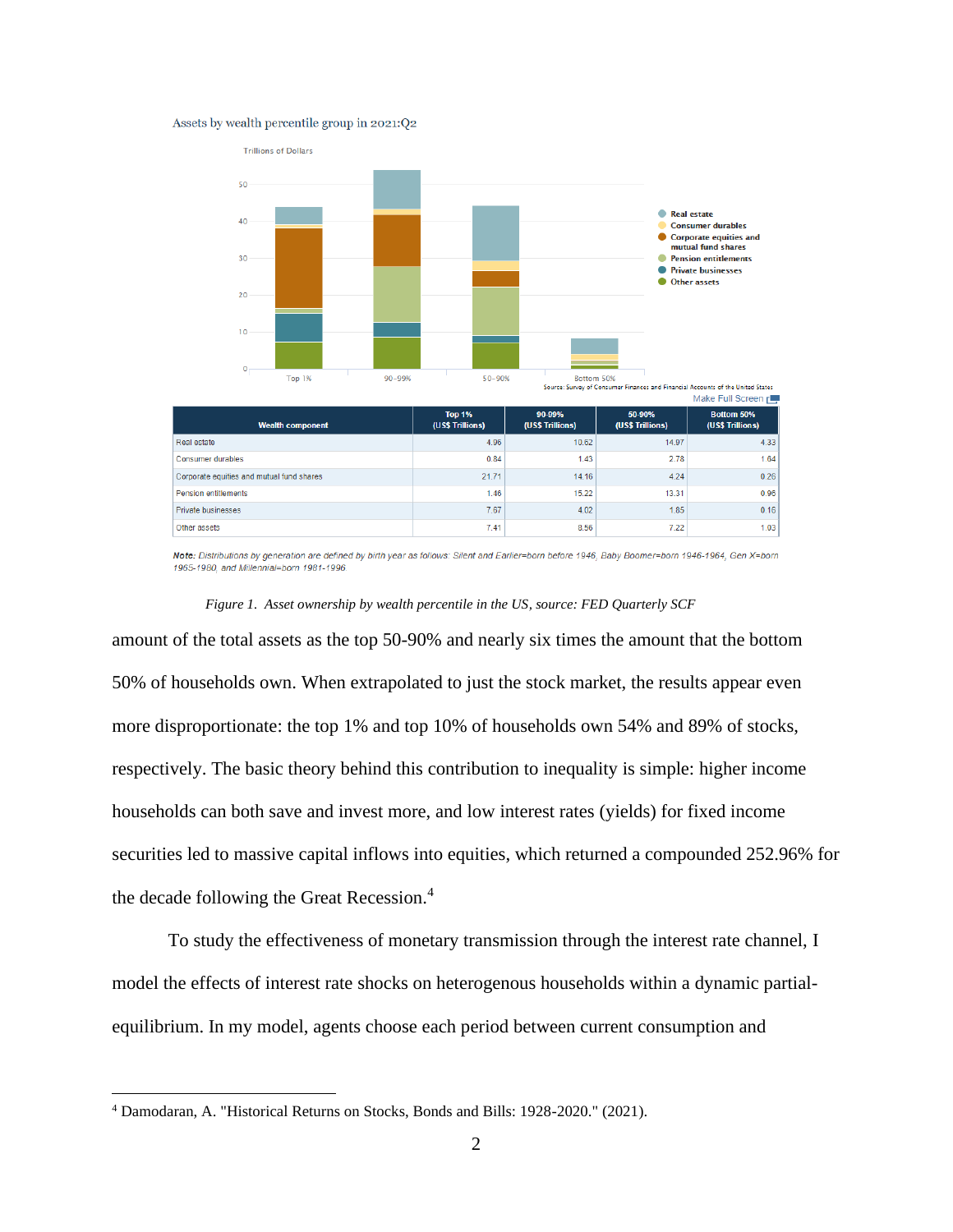borrowing in a one-period debt. I employ stochastic monetary policy shocks that affect the consumption patterns of forward-looking households endowed with disparate exogenous income. Then, simulate an economy that contains an income distribution with five quintiles that mirrors the current distributional picture in the US. In addition, I observe the relative sensitivities of households to interest rate shocks.

I find that interest rate cuts in recessions stimulate consumption by about 4.5% for the lowest income quintile. The highest income quintile is much less responsive, increasing consumption by about 0.2%. In relative terms, the poor are more sensitive to interest rate shocks than high income households by a ratio of more than 20. When agents are shocked with different interest rate policies, this ratio widens and the poorest lose consumption because of the interest rate channel transmission. Regarding the income distribution, I observe that the current levels of inequality may diminish the intended effects of monetary policy transmission. In addition, when agents lose income in recessions, monetary policy becomes much less effective at stimulating consumption. This effect varies significantly depending on the interest rate environment, both for each income quintile and in the aggregate.

The rest of the paper is laid out as follows, part two includes a significant review of the literature discussing monetary policy transmission, and part three outlines the quantitative model framework and calibration. Part four covers empirical data and part five presents the main results. Finally, part six analyzes the key findings of my analyses and part seven concludes.

#### **II - Literature Review**

#### *Contemporary Macroeconomic Modeling*

Modern macroeconomic models have aimed to replicate stylized facts whilst being rooted in microfoundations. These models are known as Dynamic Stochastic General Equilibrium

3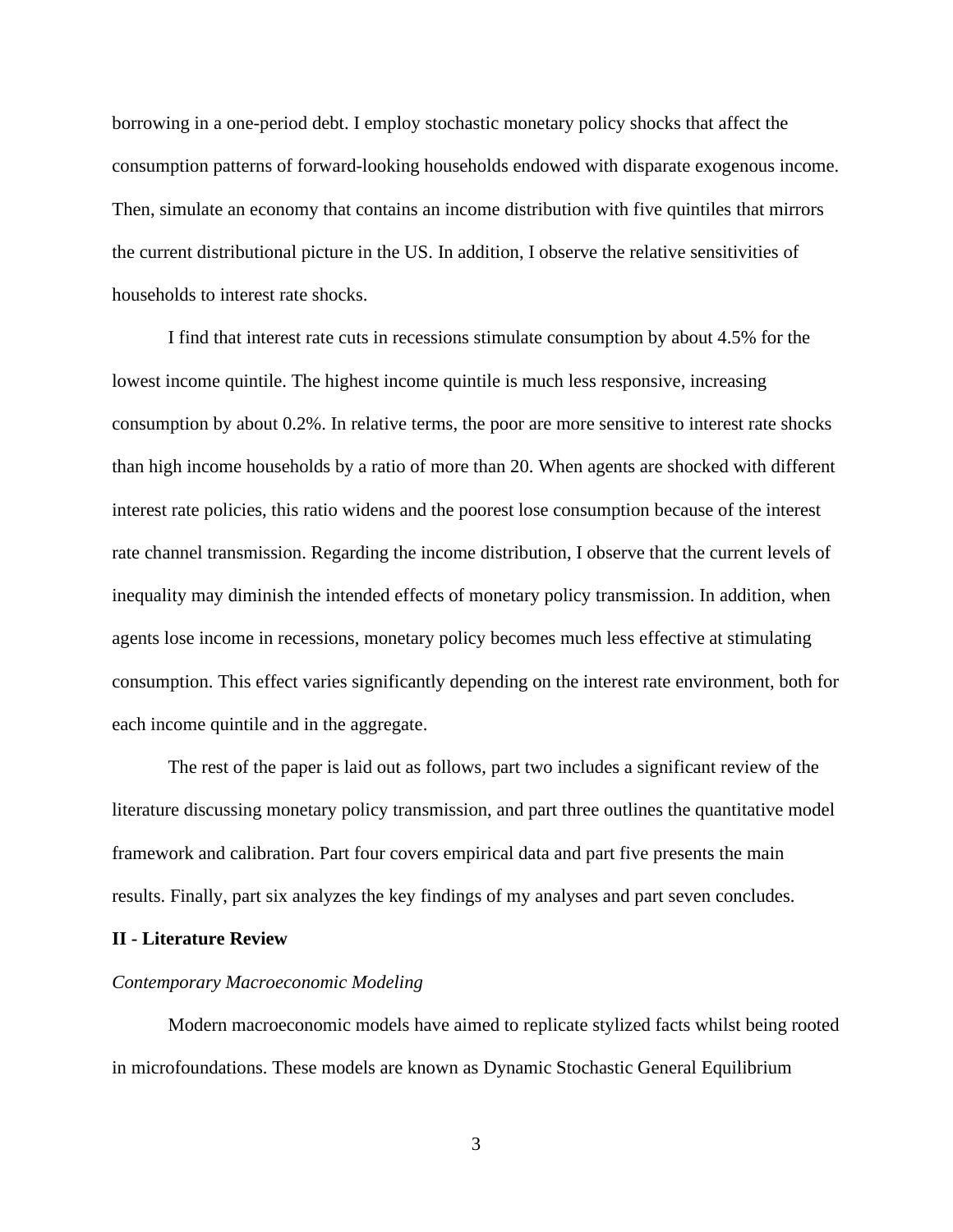(DSGE) models and are used for policy analysis in both the private and public sector.<sup>5</sup> Sbordone et. al, (2010) explains DSGE models and their use, highlighting the interactions between a demand, supply, and monetary policy block. These models are dynamic in that agents' expectations about future periods affect today's choices, stochastic in that random events shock the economy, disrupting steady state conditions for both households and firms, and achieve general equilibrium in that each of the interacting markets clear for every period in the model.

A major reason for the acceptance of DSGE models is their microfoundations, which generally render them Lucas Critique robust. Building off prior work which theorized rational expectations among agents, Lucas (1976) contended that large scale macroeconometric models were unfit for policy analysis, due to their lack of microfounded parameters.<sup>6</sup> Essentially, the historical relationships of these models reflected only the monetary or fiscal policy regimes that were present throughout the early 20<sup>th</sup> century. The Lucas Critique came at an inflection point in economic history where the Phillips curve's traditional interpretive relationship began to break down. <sup>7</sup> This real-world event served as evidence backing Lucas, especially his idea of policy invariance, which implied that the predictive power of the Phillips curve extended to only the monetary regimes and data of the early 20<sup>th</sup> century.

#### *The Monetary Transmission Mechanism*

Important to this paper's analysis is an understanding of the empirical and theoretical backing behind the monetary transmission mechanism. The most basic theory contends that monetary authorities can use their policy variable to directly affect the overall cost of

<sup>&</sup>lt;sup>5</sup> Such models have been adapted at a central bank level. Notable uses include Smet and Wouters (2007) at the ECB and the Federal Reserve Board's comprehensive model *FRB.US* includes over 100 endogenous variables and 50 stochastic identities.

<sup>6</sup> Muth (1961) outlines the idea of rational expectations as agents making use of all pertinent information within a model in order to form expectations on the future.

<sup>7</sup> There occurred both high unemployment and inflation in the mid-1970s.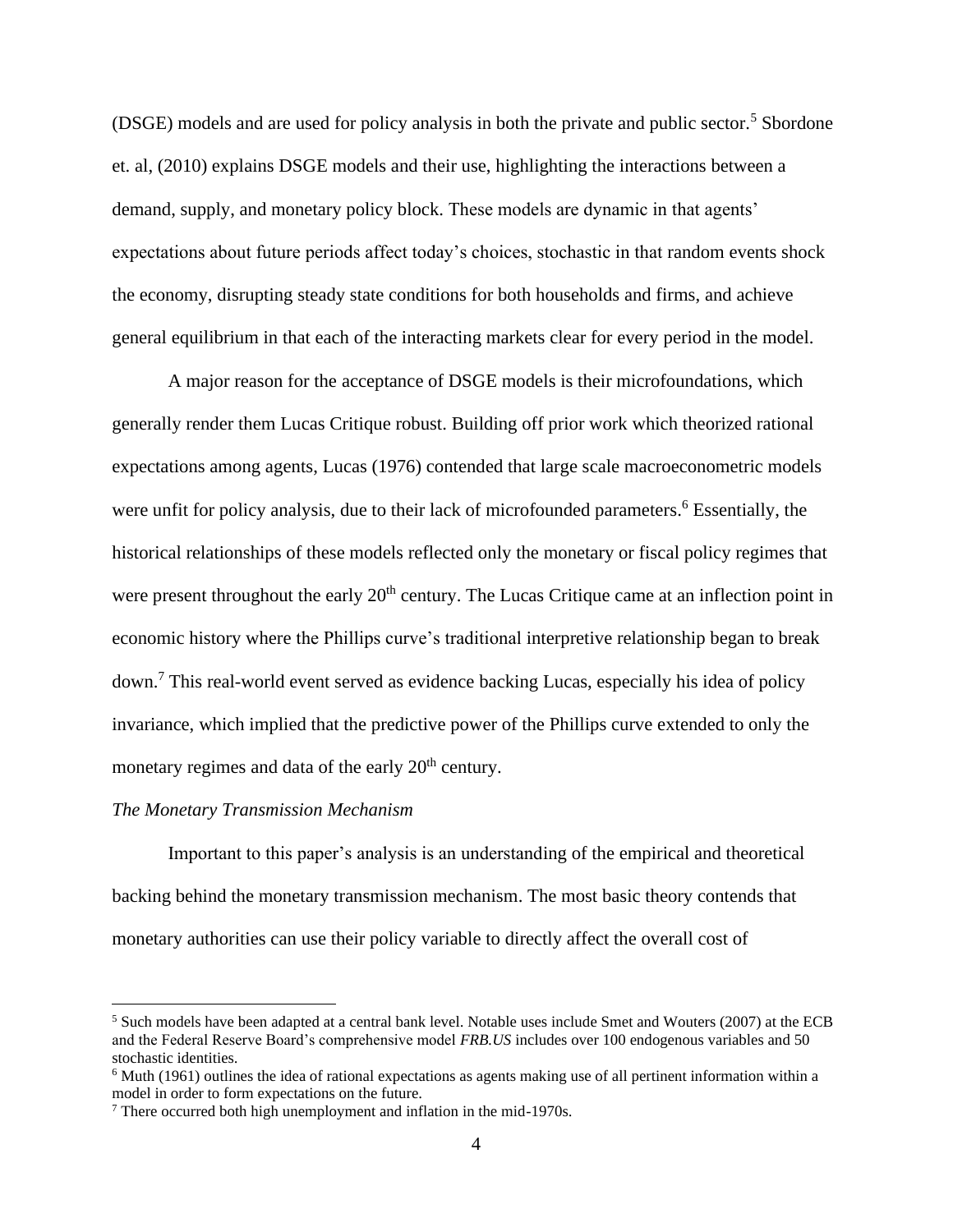capital/borrowing in the economy, which then influences the real economy through spending and investment. In addition, the policy variable has direct intertemporal substitution and wealth effects on consumption. This is known as the interest rate channel. While the literature body suggests that interest rate channel has remained the core channel of transmission, some empirics indicate that the interest rate view appears to have weak effects on the cost of capital variable.

Bernanke and Gertler (1995) argue for the credit view of monetary transmission, which states that frictions create an external finance premium, which represents the spread between firms internal and external cost of capital and additionally induces lenders to take on risk.<sup>8</sup> They explain two of mechanisms through which the credit channel transmits: the balance sheet channel and the bank lending channel. The balance sheet channel posits that a borrower's external finance premium is decided by their net worth, and their cost of capital should have an inverse relationship with their financial standing. Thus, changes in borrower's balance sheets should theoretically affect their financial decision-making, which is supported by Bernanke and Gertler's connections between balance sheet metrics to firms' fixed investment and inventories. In addition, there are links between the household balance sheet and durable goods expenditures.

The bank lending channel simply describes the effect of monetary policy on the supply of intermediated credit. For example, a reduction in the supply of loanable funds should increase a borrower's external finance premium and in turn decrease real economic activity. Later research by Boivin, et. al (2010) found within a DSGE framework that the external finance premium may serve as an exogenous shock that drives aggregate fluctuations, rather than an endogenous parameter within the credit view.

<sup>8</sup> Frictions include imperfect information among market participants, or strong regulations.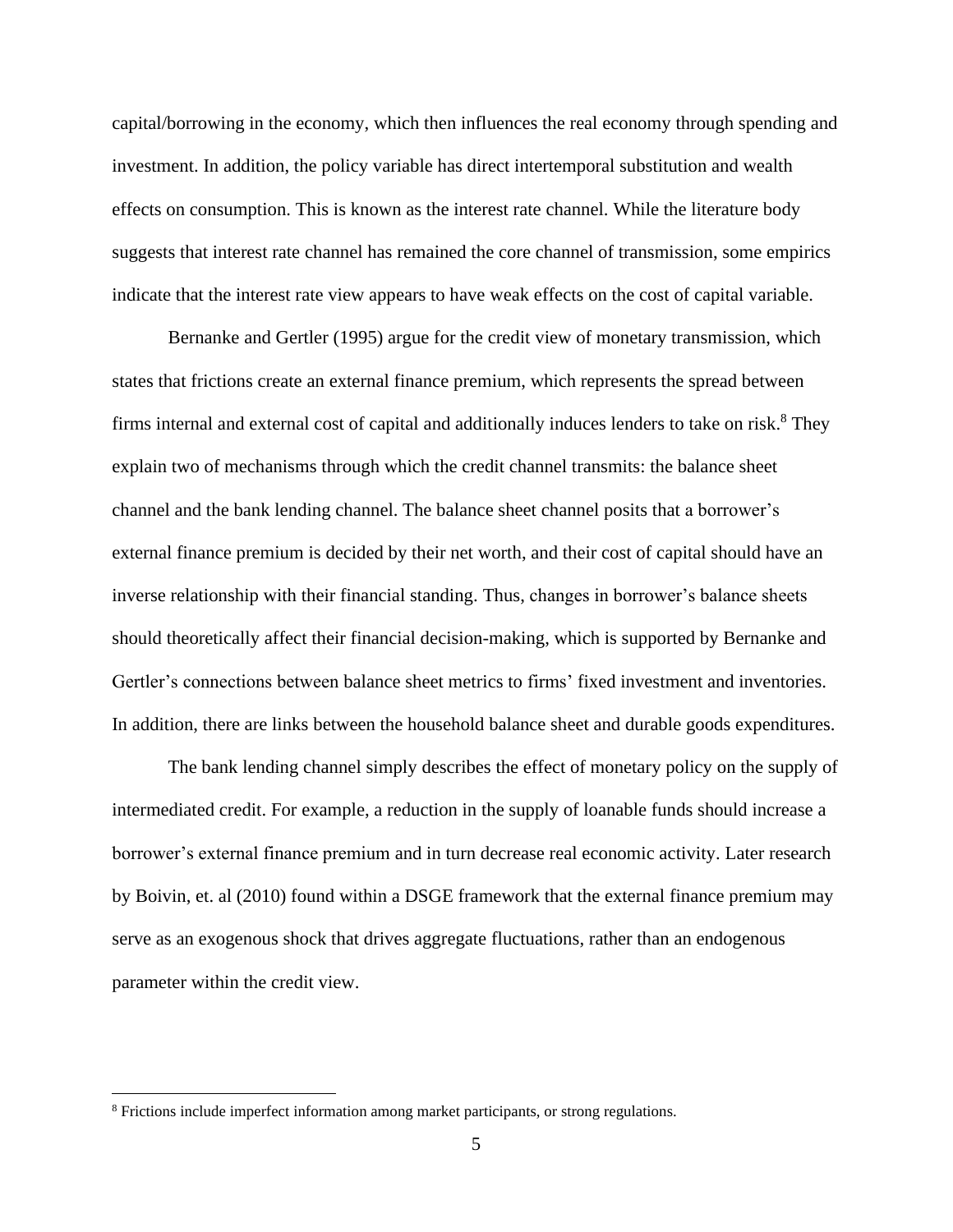#### *Heterogenous Agent Models*

In order to study the responses of disparately endowed agents in response to economic shocks, quantitative macroeconomists have turned to HANK (Heterogenous Agent New Keynesian) models. These models introduce idiosyncratic risk into standard New Keynesian models that are now widely used in monetary policy analysis. HANK model research often contends that the heterogeneity incorporated in such models brings into question many policy issues, such as monetary transmission.

Acharya and Dogra (2018) examine the consequences of heterogeneity in the macroeconomy, specifically a household's marginal propensity to consume (MPC). They find that heterogeneity and imperfect markets have significant effects on the standard New Keynesian framework, in that the cyclicality of risk greatly changes the effectiveness of monetary policy. Such models can study heterogenous sensitivities of income shocks in recessionary periods and are able to determine which representative households lose the most as well as how they are affected by monetary policy measures.

(Kaplan et al., 2018) examine the monetary transmission mechanism's effect on household consumption under a HANK framework. Their model allows households to invest their savings in two assets that vary in liquidity and return. The authors find that the indirect effects of interest rate shocks (expansion of labor demand, which improves labor incomes) on consumption comprise a great deal of their model's empirical results, in contrast to direct effects which concern the household's intertemporal substitution problem. This contrasts with the standard New Keynesian model, where the majority of consumption effects are direct.

6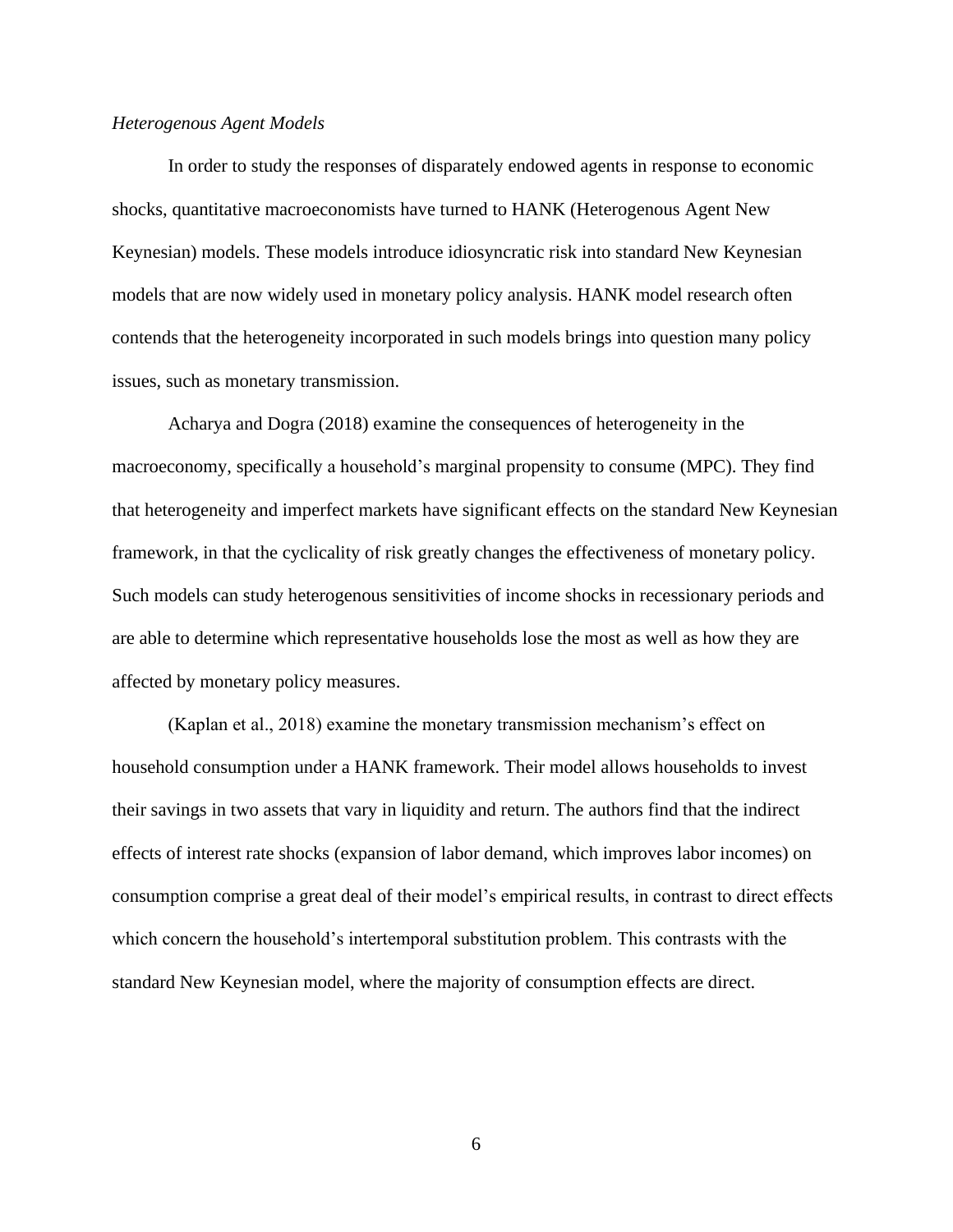#### *Distributional Effects of Unconventional Monetary Policy*

The Federal Reserve's (and peer central bank) employment of aggressive unconventional monetary policy measures has brought about many questions, especially with regard to distribution of incomes and risk throughout the economy and financial system. At the same time, both wealth and income equality have increased greatly by nearly every measure in the United States since 1980, and these disparities have accelerated in the expansionary period following the Great Recession. Despite these trends, many policy makers have been quick to dispel speculation concerning the relationship between recent monetary policy and inequality, with former Fed chairman Ben Bernanke stating he had "doubts" about such a relationship as recently as 2016.

Aside from public opinion and financial market commentary, there is a burgeoning literature on this topic. This body of research identifies a relatively novel channel of monetary transmission known as the redistribution channel. Auclert (2019) decomposes the redistribution channel, finding that both capital gains and losses have a stated effect on monetary policy transmission. Importantly, Auclert asserts that lower real rates benefit low MPC asset owners and can diminish the effectiveness of nominal interest rate cuts as a tool to stimulate demand. Essentially describing the macroeconomic environment of the last 13 years, this finding has serious implications for monetary policy. Albert, et. al (2019) examine the redistributive effects of unconventional monetary policy in the US, finding that there were significant undesirable distributional outcomes transmitted through the portfolio channel.<sup>9</sup>

Other research examines how monetary shocks can affect different ends of the distribution. Amberg, et. al (2021) study distributional consequences of monetary shocks using Swedish data, finding that the income redistributive effects are U-shaped. Specifically, income

<sup>9</sup> The portfolio channel of monetary policy transmission essentially states that low yields will induce investors to rebalance their holdings to assets with higher expected returns (generally fixed income to equities).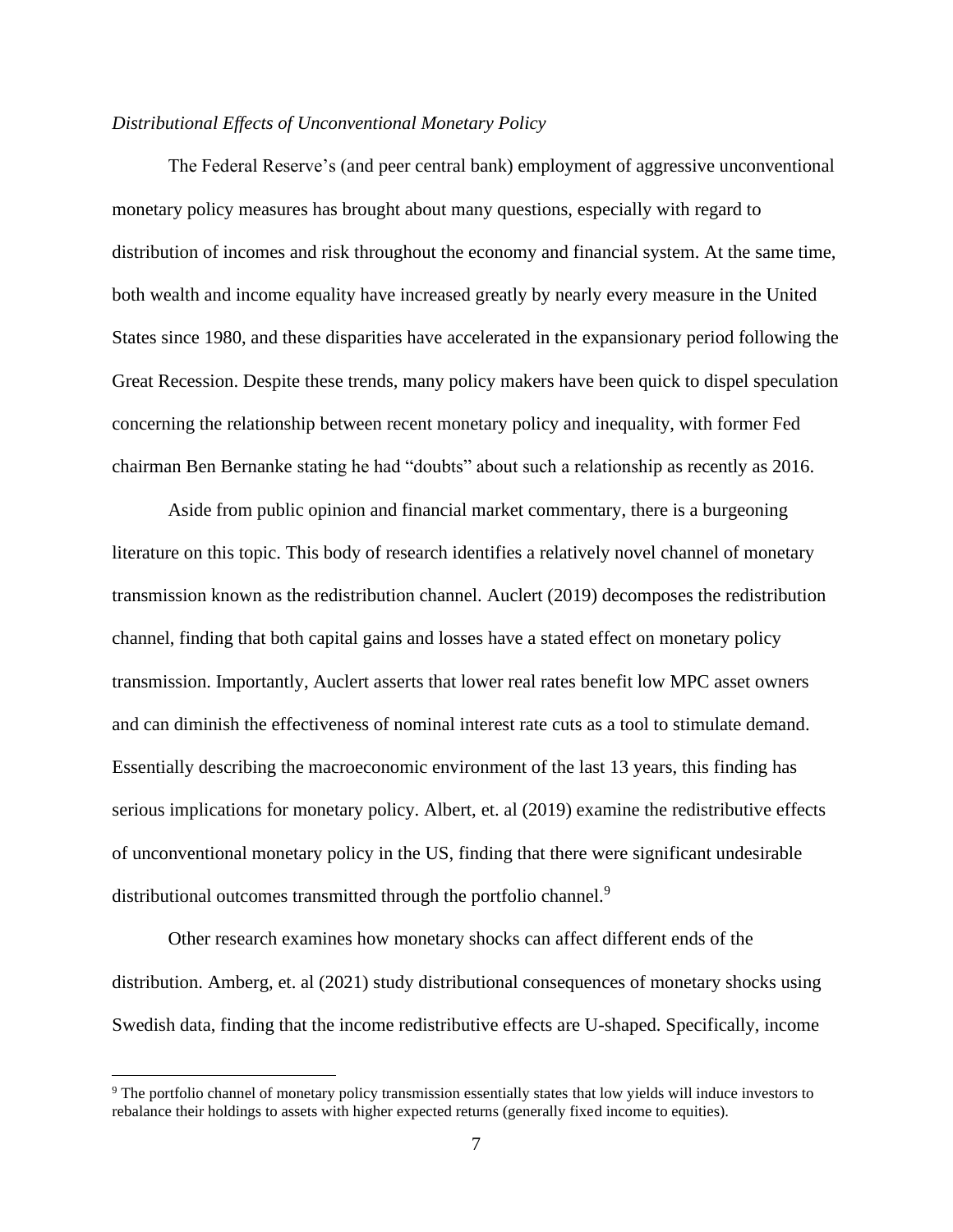shocks are much greater for low- and high-income individuals relative to the middle class. Perhaps this finding can be one explanation for the shrinking middle class, as well as monetary policy's inability to affect demand at the margin. Gornemann, et. al (2016) similarly find that low-income households are most sensitive to monetary shocks – introducing heterogeneity into the standard NK model increases volatility of consumption by more than 10% and GDP by around 4%.

The effect of the declining neutral rate of interest  $(r*)$  has also come into the view of researchers. As a result, many economists have raised the questioned whether declining interest rates have a direct causal effect on inequality, or if the two have worked in tandem. Mian, et. al (2021) observed that rising income inequality is a significant factor explaining the decline in r\* over the last forty years, contrary to the view that demographic changes have led the decline.<sup>10</sup> Also important is the author's observation that inequality should become a key parameter in large-scale macroeconomic models that inform policy making.

#### *Monetary Policy and Nonbanks*

As nonbank intermediaries take a larger position within both corporate and household credit markets, the question of whether monetary policy effectively transmits to these entities has arisen.<sup>11</sup> While the literature clearly indicates that traditional banks' supply of credit works countercyclically to monetary policy, it is unclear whether nonbanks augment the strength of the credit view of monetary policy.

<sup>&</sup>lt;sup>10</sup> The standard view contends that the aging of the baby boomers (who have high saving rates) has caused the decline in the natural rate of interest. However, Mian, et. al find that there were no major shifts in income across age groups. Instead, the increase in income shares of high earners and subsequent increased levels of saving are likely to have a greater effect.

 $<sup>11</sup>$  Nonbank intermediaries include financial institutions such as hedge and other pooled investment funds, private</sup> equity and venture capital firms, and broker dealers. In addition to these, insurance firms, pawn shops, payday lending services, and other lending operations are considered nonbank intermediaries due to their lack of national or international regulation.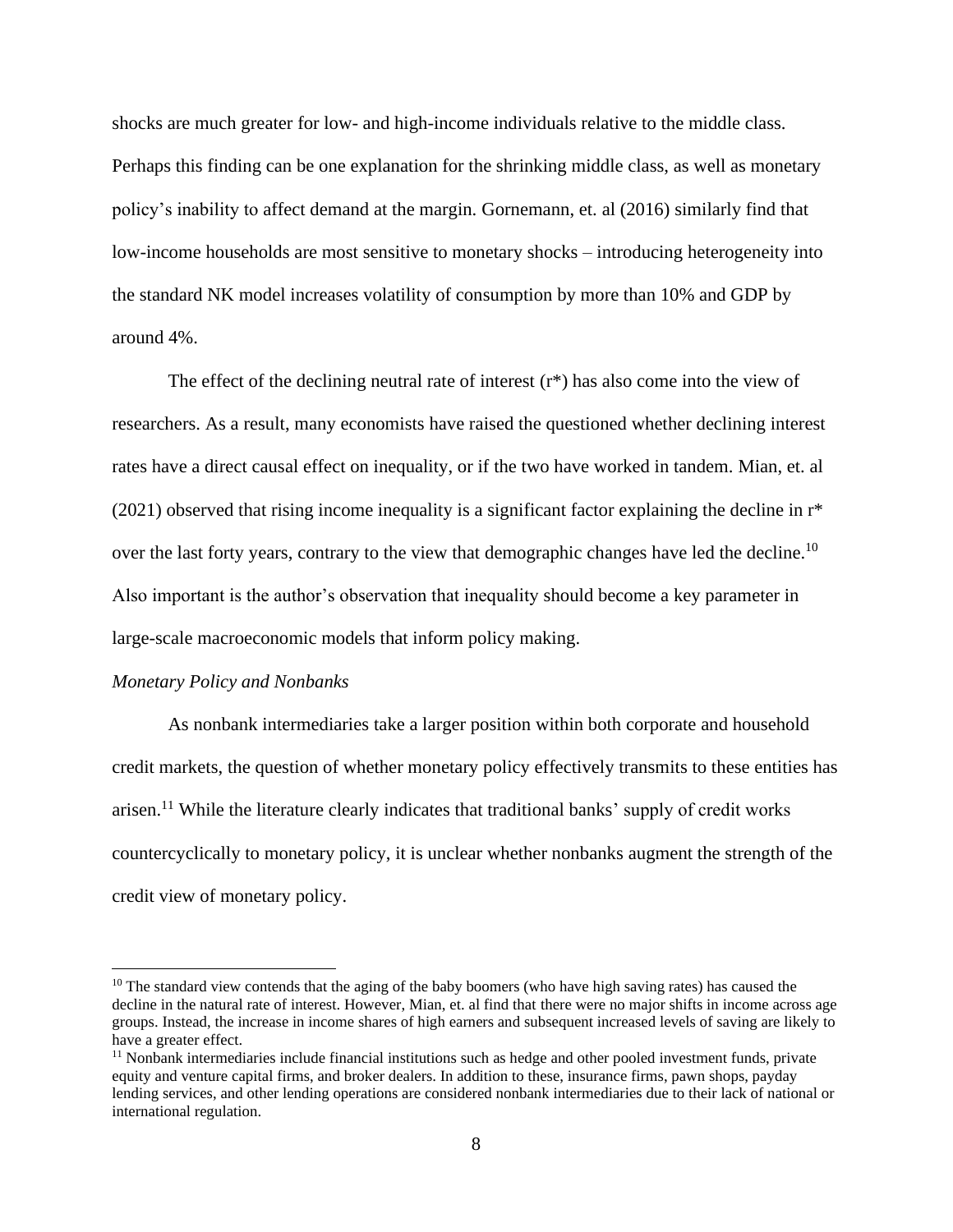Elliot et. al (2019) find that nonbank credit supply expands relative to banks as a result of contractionary monetary policy, and this liquidity likely shifts from banks to nonbanks. Nonbanks can then increase their lending, which weakens monetary policy transmission by offsetting the reduction in the credit supply by nonbanks. This effect is stronger in consumer credit markets, especially auto lending where nonbanks increase their credit supply by 10% following a hike in the policy rate. Most importantly, the increasing presence of nonbank lenders within credit markets may hinder the Fed's ability to properly counteract future shocks in these markets. Despite the growing share of nonbanks throughout global financial markets, there is a distinct lack of research on this topic.

The effect of nonbanks is likely to extend to mortgage markets. Leu and Robertson (2021) observe that following the Fed's first two rounds of quantitative easing and subsequent attempt to reduce the MBS holdings on their balance sheet, nonbanks were able to fill gaps in mortgage lending left by banks. Lacking the regulatory burden that traditional banks face, nonbanks receive funding to originate MBS and have been in a stronger financial position than banks since the Great Recession. Fed policy is likely to have a role in this phenomenon, especially due to government conservatorship of Freddie Mac and Fannie Mae as well as LSAPs which included the purchase of nearly \$40 billion each month in agency MBS at the height of the response to the COVID-19 pandemic. This government backstopping is believed to drive both liquidity and demand for these securities, creating a high-yielding investment with relatively low risk.

#### *LendingClub*

LendingClub was a P2P loan platform that originated more than \$20B in unsecured loans ranging from \$1,000-\$40,000 from 2007-2020. It was the first lender of its time to register its

9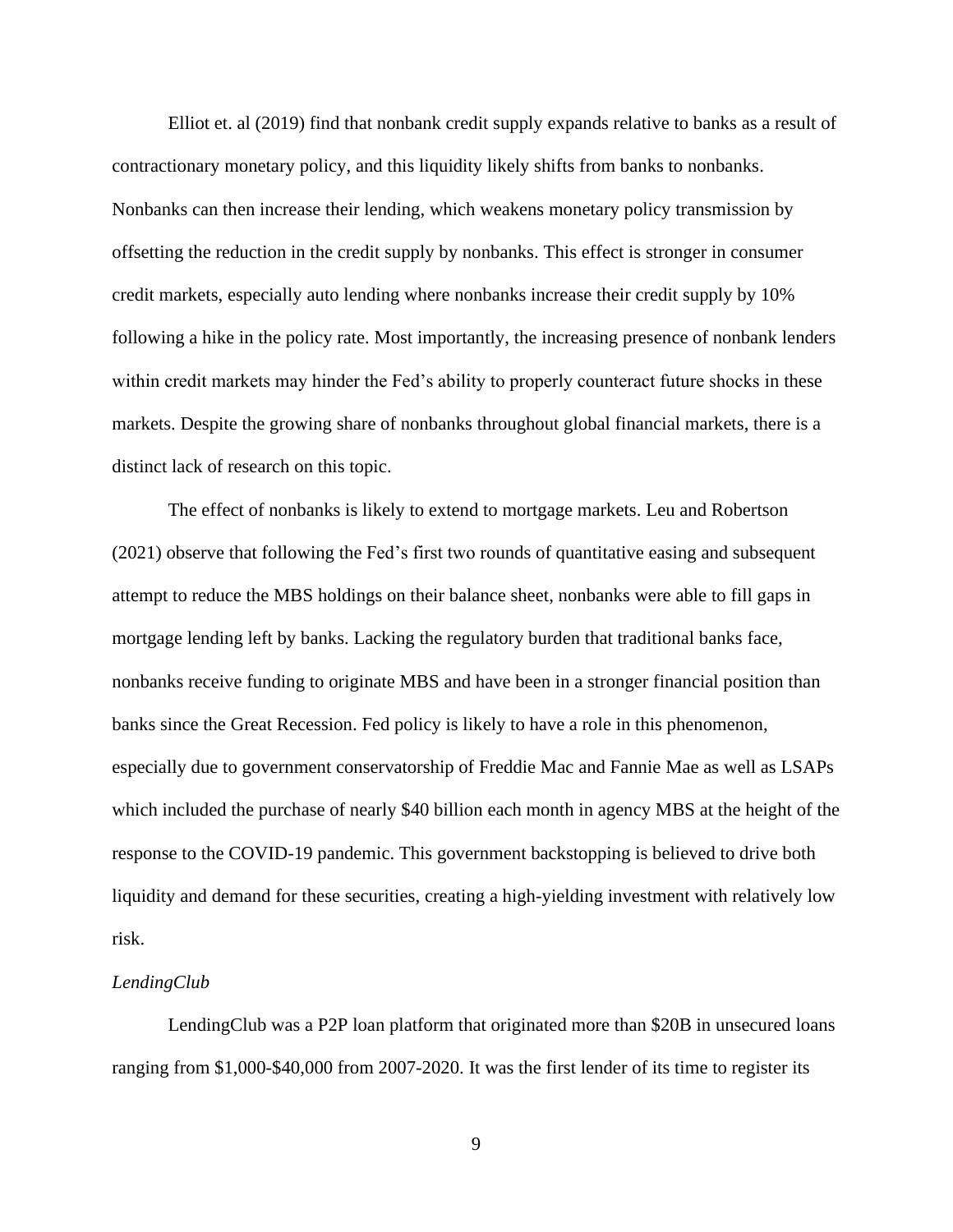loans as securities with the SEC, and these loans were traded on a secondary market.<sup>12</sup> LendingClub's notes generally matured after three years, and investors were able to browse loans on the website's lending platform. They could then choose to invest in specific notes whereby investors collected interest payments from the loans and LendingClub received fees from both parties.<sup>13</sup> LendingClub assigned a grade to each note, which was dependent on each borrower's credit profile. Grades ranged from A1 to C5 and had a corresponding interest rate. As of 2020, notes with A1 and C5 ratings yielded 6.46% and 17.74%, respectively. The interest rates varied significantly over time: for example, LendingClub was forced to hike the rates they charged on notes three times in 2016, due to an inability to generate enough institutional capital to satisfy borrower demand.<sup>14</sup>

#### **III – Model**

To analyze the traditional interest rate channel of monetary transmission, I consider an economy with infinitely lived agents and discrete time *t* that continues forever. In the model, exogenous shocks to income and interest rates affect the agent's choice between consumption and borrowing. Agents maximize log utility of consumption, and their value function *V* is denoted:

$$
V(z, a, y) = \max_{c, a'} [u(c) + \beta \mathbb{E}max(V'(z', a', y'), VB'(y'))]
$$
  
s.to  

$$
c + (1 + zr)a = a' + y
$$

$$
a' \ge a, c \ge 0 \quad y \sim i.i.d
$$

$$
a_0 \text{ given.}
$$

$$
(1)
$$

<sup>&</sup>lt;sup>12</sup> LendingClub referred to these as Notes.

 $<sup>13</sup>$  Information on the borrower was given, in addition to the amount of loan, loan grade, and purpose.</sup>

<sup>&</sup>lt;sup>14</sup> Michael Corkery, "As Lending Club Stumbles, Its Entire Industry Faces Skepticism," The New York Times (The New York Times, May 10, 2016), https://www.nytimes.com/2016/05/10/business/dealbook/as-lending-clubstumbles-its-entire-industry-faces-skepticism.html? r=0.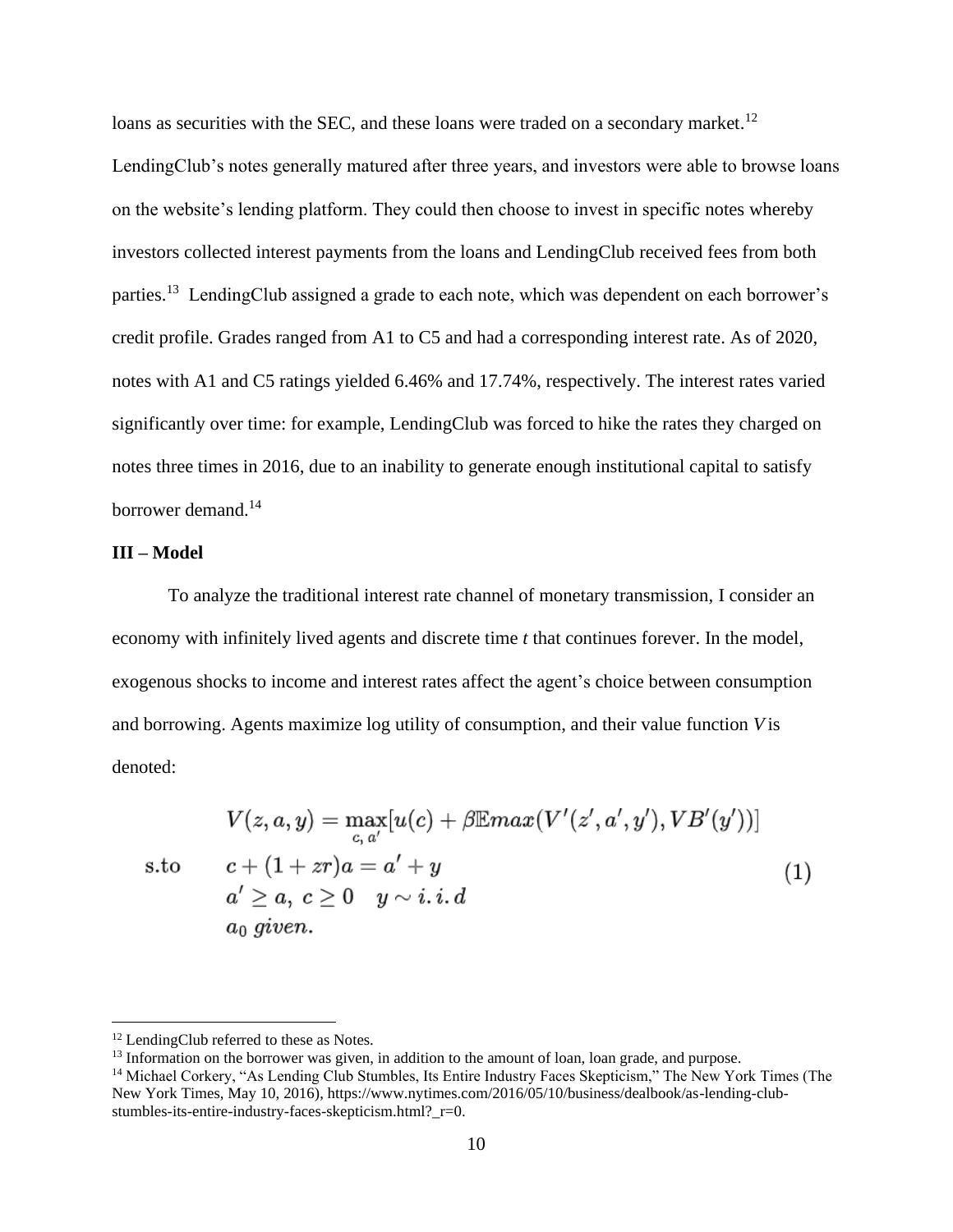To maximize lifetime utility captured by the value function, agents choose between current consumption  $c$  and future borrowing  $a'$  in riskless one-period debt.<sup>15</sup> In addition, they maximize expected value in the future, discounted by β.

The budget constraint states that consumption in the present is paid for by current period borrowing plus income. In addition, agents cannot save and are constrained in that they cannot consume negatively to balance out excess borrowing. In the present, agents experience exogenous interest rate shock *z* and income shock *y* and then must choose between staying solvent  $V'(z', a', y')$  and bankruptcy  $VB'(y')$ .

Bankruptcy *VB*(*y'*), lasts for one period in the model. The bankrupt's value function is given:

$$
VB(y) = \max_{c} [u(c) + \beta \mathbb{E}max(V'(z', a', y'), VB'(y'))]
$$
  
s.to  $c = y - \Theta$   
 $c \ge 0$   $y \sim i.i.d$  (2)

In this state, agents can no longer borrow and current period debt *a<sup>t</sup>* is forgiven. Thus, bankrupts must consume out of their current income *γ* subtracted by  $θ$ , which captures the bankruptcy penalty. In the next period, agents in bankruptcy must choose between solvency *V'*(*z'*, *a'*, *y'*) and remaining in bankruptcy *VB'*(*y'*).

#### *Calibration*

Interest rate shock *z*is a Markov process that serves as a proxy to monetary policy shocks. To simulate business cycles in the economy, there are two states representing normal times and a recession. For the sake of simplicity, the conditional probability of remaining in

<sup>&</sup>lt;sup>15</sup> Debt market frictions are not the focus of this paper; thus, agents borrow in perfect markets.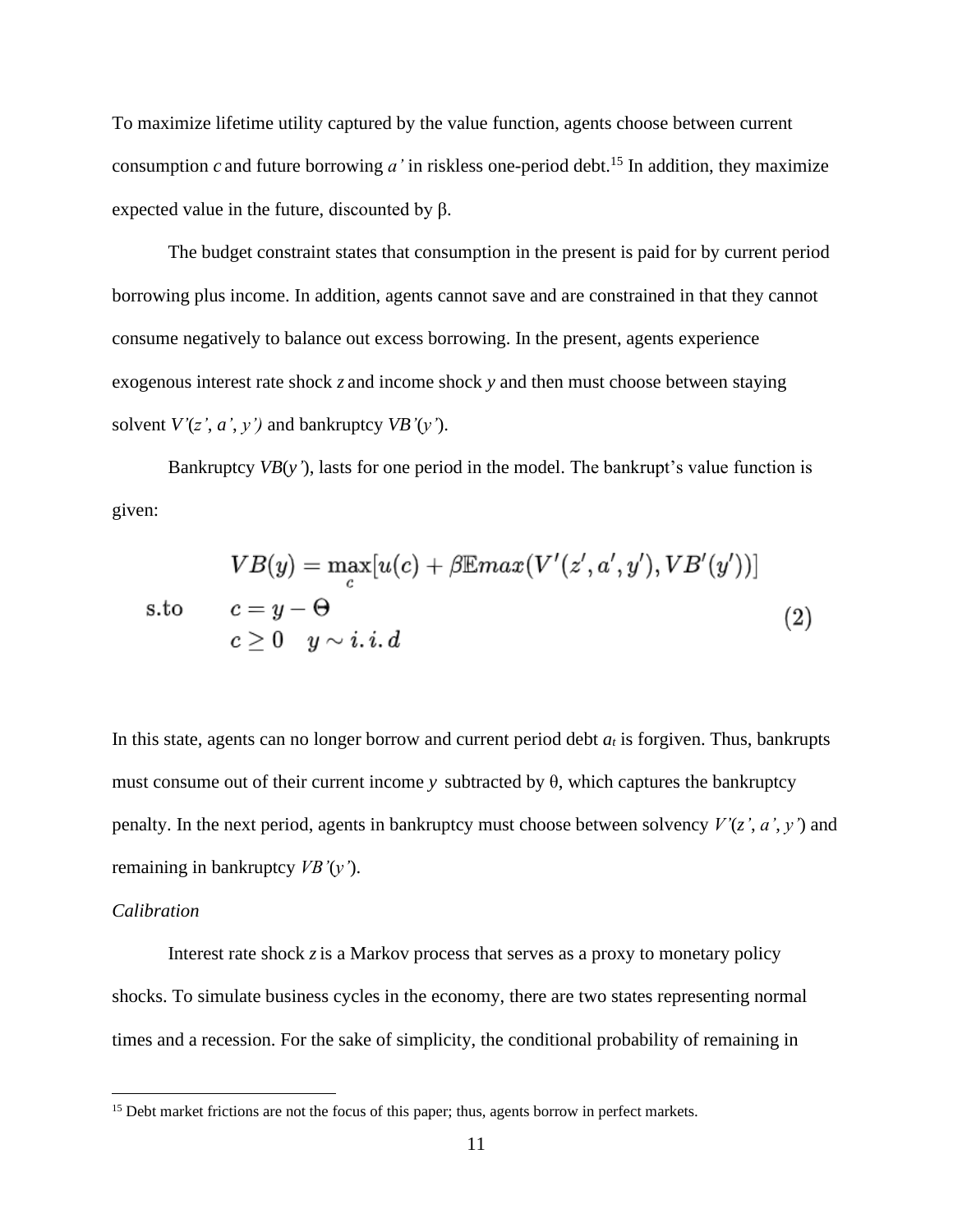normal times given being in normal times in the current period is equal to the conditional probability of staying in a recession in the future given being in a recession in the current period. This is captured by*:*

 $Pr(z' = normal \times |z| = normal \times n) = Pr(z' = \text{recession}|z = \text{recession}| = 0.91$ , so that a recession occurs every 11 years. The Markov process can be viewed in matrix form:

 $\begin{bmatrix} \pi_{normal|normal} & \pi_{recession|normal} \\ \pi_{normal|recession} & \pi_{recession|recession} \end{bmatrix}$ 

Agents are in the model are rational and use these probabilities to form an expectation for the future, dynamically solving their optimization problem. For the baseline model simulation, I assume procyclicality of interest rate policy, where rate cuts occur during a recessionary period and vice versa.

Interest rate *r* is a weighted estimate of common consumer credit metrics, namely the average of mortgage rates and credit card APRs from 2010:1 – 2021:3. In each recessionary period, a 4% interest rate cut occurs, which is the average response by the Federal Reserve over the last two recessionary periods.<sup>16</sup>

The inclusion of exogenous income parameter *y* allows me to incorporate heterogeneity into the model, as well as simulate distributional income effects of the model economy. Consequently, *y* is an independent and identically distributed random variable that takes five states; thus, the agents have an identical chance of being endowed with each income level every period. This allows me to study income quintiles, which depict enough of the income distribution without sacrificing tractability. While the absolute level of the income parameters is unimportant, the relative level of each income quintile was found using recent SCF data. As a result, the

<sup>&</sup>lt;sup>16</sup> Peak to trough.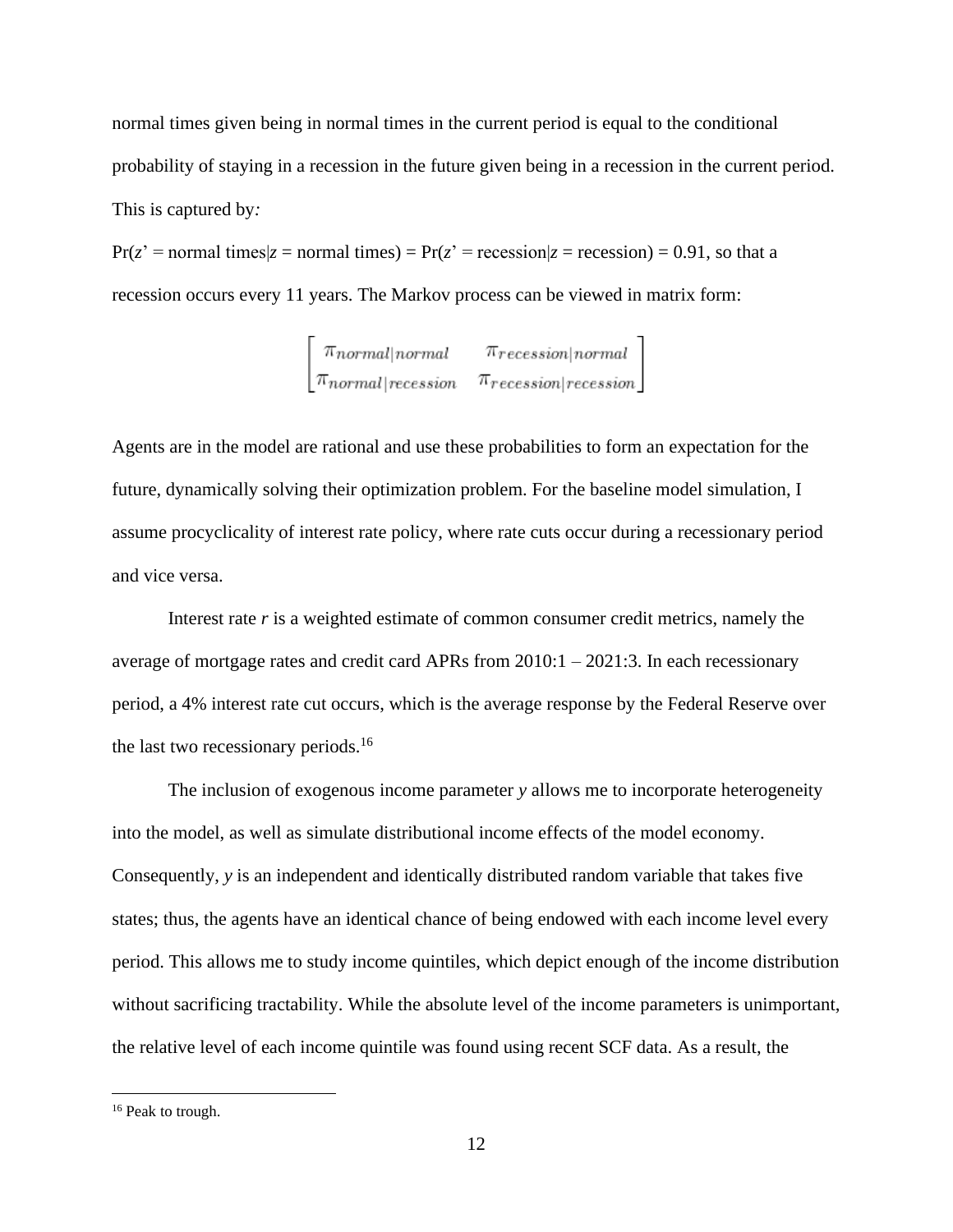highest quintile is endowed with a 61% share of the total income, matching distribution at present.<sup>17</sup>

Table 1 summarizes the 10 exogenous parameters and their targets. The discount factor of 0.99 is common in such macro models. To create a utility cost of bankruptcy, I set Θ at .3, or 30% of income, so that few agents in the model default.  $18$ 

|                               |            | <b>External Parameters</b> |                          |
|-------------------------------|------------|----------------------------|--------------------------|
| Parameter                     |            | Value                      | Source                   |
| Prob. of recession            | $\pi$      | 0.91                       | cycle lasts 11 years     |
| Interest rate in normal times | $r_{high}$ | 11%                        | Composite estimate       |
| Interest rate in recessions   | $r_{low}$  | 8%                         | Average rate cut         |
| 1st income quintile           | yI         | 10                         | SCF estimates 2019       |
| 2nd income quintile           | y2         | 23                         | ,,,,,,,,                 |
| 3rd income quintile           | y3         | 38                         |                          |
| 4th income quintile           | y4         | 63                         | ,,,,,,,,                 |
| 5th income quintile           | y5         | 210                        | ,,,,,,,,                 |
| Discount factor               | β          | 0.99                       | Standard estimate        |
| Bankruptcy penalty            | Θ          | $30\%$ of y                | Exler and Tertilt (2020) |

*Table 1 – externally calibrated parameters*

## *Solution and Simulation*

To solve the model, I reduce the representative value function into a Bellman equation and then perform a value function iteration algorithm using MATLAB. Agents choose their borrowing over a grid of 100 evenly spaced points, which is bounded by zero and the average debt-to-income of about 20% in the US. To obtain equilibrium, I first initialize a guess for the agent's value function with large negative number. The model then iterates until the difference

<sup>&</sup>lt;sup>17</sup> Calculating relative total incomes of each quantile yields almost the same result as each quintile's share of overall income in the US.

<sup>&</sup>lt;sup>18</sup> Similar to the result of Exler and Tertilt (2020), who find a bankruptcy rate of less than 1%.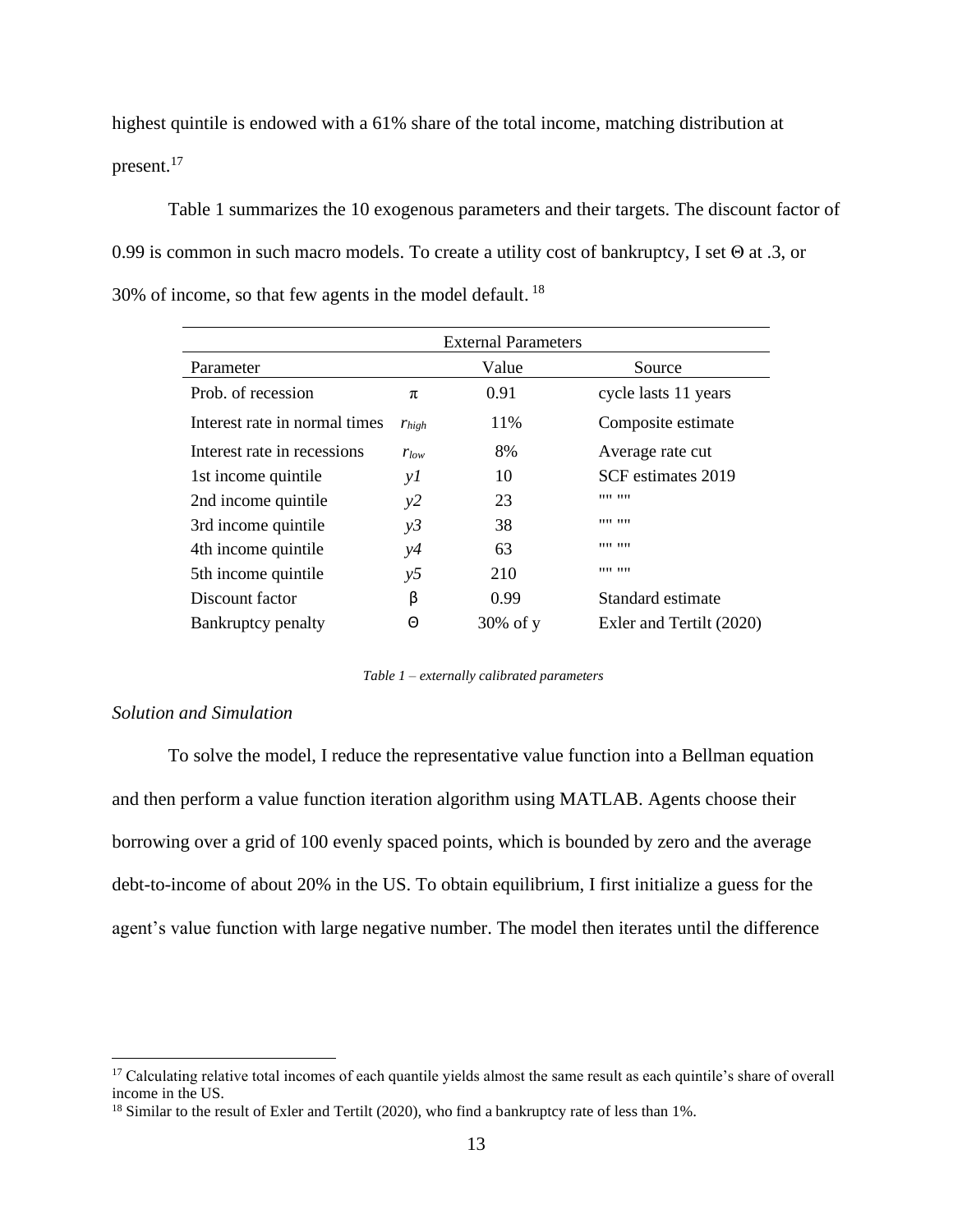between the guess and the large number is less than a chosen tolerance level. Thus, the agent's optimal choice is found.

To achieve stationarity of both shock parameters, I simulate the model over 10,000 periods and 2500 heterogenous agents. This allows me to analyze relative consumption responses to monetary policy shocks across the income distribution, and in the aggregate macroeconomy.

## **IV - Data**

#### *Time Series Relationships of Key Interest Rates*

To examine the empirical relationships that make up the interest rate channel, I use time series data on various interest rates from the FRED. Central to the analysis is the effective Federal Funds rate, which I consider exogenous with respect to the other series. I study interest rates on 48-month automobile loans, 30-year fixed-rate mortgages, 24 month personal loans, the bank prime loan rate, and an aggregated credit card rating average across all plans.<sup>19</sup> To match frequencies, the data is quarterly averaged, and begins in 1972:1 and runs to the present.<sup>20</sup> Figure 2 presents simple plots of each of the interest rates over the sample period. While the data appear to follow the path of the Fed's policy variable prior to the 2008 Financial Crisis, this effect seems to weaken in the years following (save for the prime loan rate). *LendingClub*

Due to its separation from more traditional consumer credit markets, LendingClub's loan data presents a chance to examine how Fed policy affects shadow and nonbank entities. With the advent and widespread adoption of decentralized banking platforms, there is significant interest

 $19$  This serves as an index of the interest charged to the most creditworthy customers, while the average rating is indicative of the entire banked population that uses a credit card.

<sup>20</sup> The credit card data begins in 1995:1.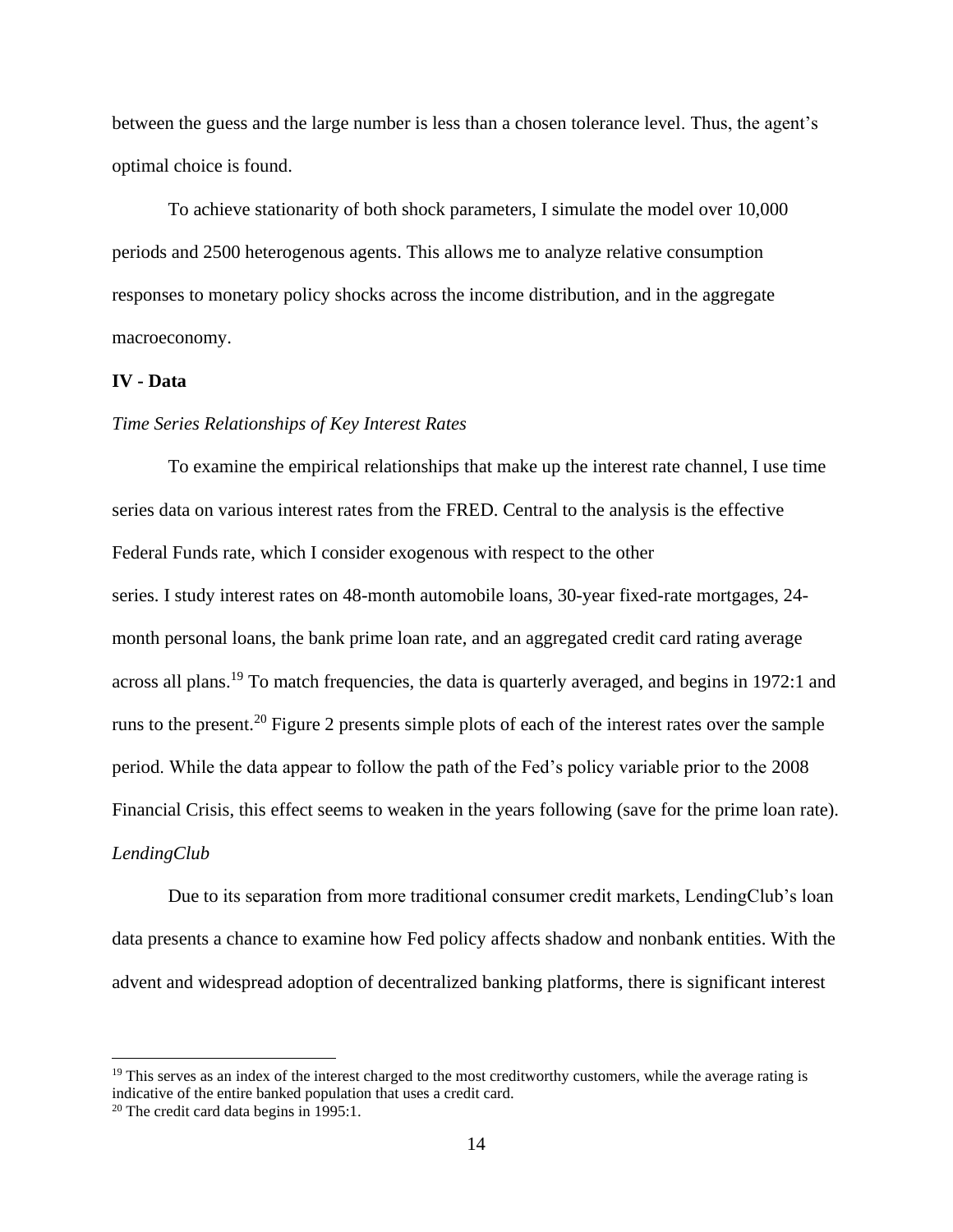

*Figure 2 - plots of United States interest rate data, beginning in 1972. Source: FRED*

regarding whether monetary policy can affectively transmit to institutions like LendingClub. Though not the key result of this paper, the lack of empirical analysis of the large LendingClub note dataset (more than 2.2 million loans) presented a compelling research opportunity.

#### **V - Empirics**

This section highlights my key quantitative findings and relates it to the prior sections.

#### *Changing Influence of the Fed Funds Rate*

While many factors are used to determine interest rates, the Fed Funds rate (FFR) is theoretically intended to be a major determinant. Table 2 presents the correlations between each of the interest rates studied over two samples, 1994:4 to 2008:2, and 2008:3 to 2021:3. Although simple in nature, the relationships of each of these key consumer interest rate metrics appear to break down following Great Recession and subsequent monetary response. Compared to the FFR, each of the correlations shift from strong positive to weak. Most notably, the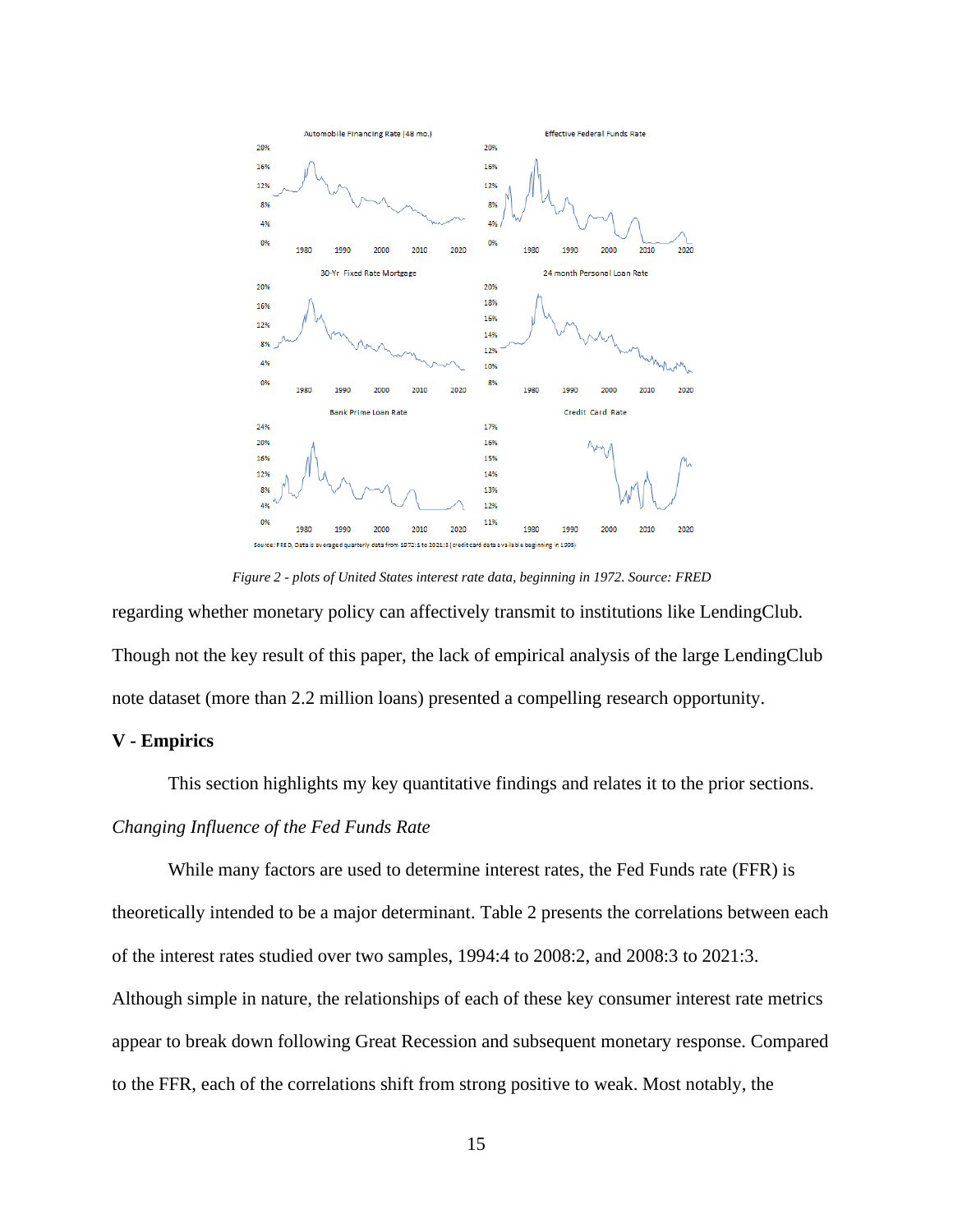correlation between the FFR and the 48-month auto loan rate changes from 0.86 to 0.09, and the correlation of the mortgage rate average drops from 0.72 to 0.21.

|                       | <b>Fed Funds</b> | Auto loan | Credit card | Mortgage | Personal loan |
|-----------------------|------------------|-----------|-------------|----------|---------------|
| Variable              | Rate             | rate      | rate        | rate     | rate          |
| Sample: 1994Q4 2008Q2 |                  |           |             |          |               |
| Fed Funds             |                  |           |             |          |               |
| Auto loan rate        | 0.86             |           |             |          |               |
| Credit card rate      | 0.79             | 0.95      |             |          |               |
| Mortgage rate         | 0.72             | 0.88      | 0.87        |          |               |
| Personal loan rate    | 0.78             | 0.94      | 0.97        | 0.84     |               |
| Prime rate            | 0.6              | 0.69      | 0.67        | 0.56     | 0.61          |
| Sample: 2008Q3 2021Q3 |                  |           |             |          |               |
| Fed Funds             |                  |           |             |          |               |
| Auto loan rate        | 0.09             |           |             |          |               |
| Credit card rate      | 0.5              | 0.35      |             |          |               |
| Mortgage rate         | 0.21             | 0.64      | $-0.17$     |          |               |
| Personal loan rate    | 0.06             | 0.68      | $-0.15$     | 0.78     |               |
| Prime rate            | 0.41             | 0.59      | 0.32        | 0.39     | 0.25          |

*Table 2 – pairwise correlations of key interest rate data, broken down into two subsamples. Source: FRED, author's calculations*

#### *LendingClub and Monetary Policy*

To examine the FFR's predictive power on LendingClub note rates, I employ similar strategies used in prior analyses. Figure 3 shows the aggregated LendingClub note interest rates from 2007:2 to 2020:3, the entire existence of LendingClub's P2P platform. In addition to the average interest rate, I include the note rates for those with incomes less than \$50,000 and greater than \$120,000, respectively.<sup>21</sup> There is significant volatility in note rates over the first five years of the platform, and the rate charged to those with higher incomes is higher over this entire period. This is likely due to the relatively small number of loans originated over that period. For reference, the number of loans originated in 2007 was 557; this

 $21$  Although splitting it up by debt-to-income would have been preferable as measure of borrower's riskiness, the LendingClub dataset was incomplete in many cases.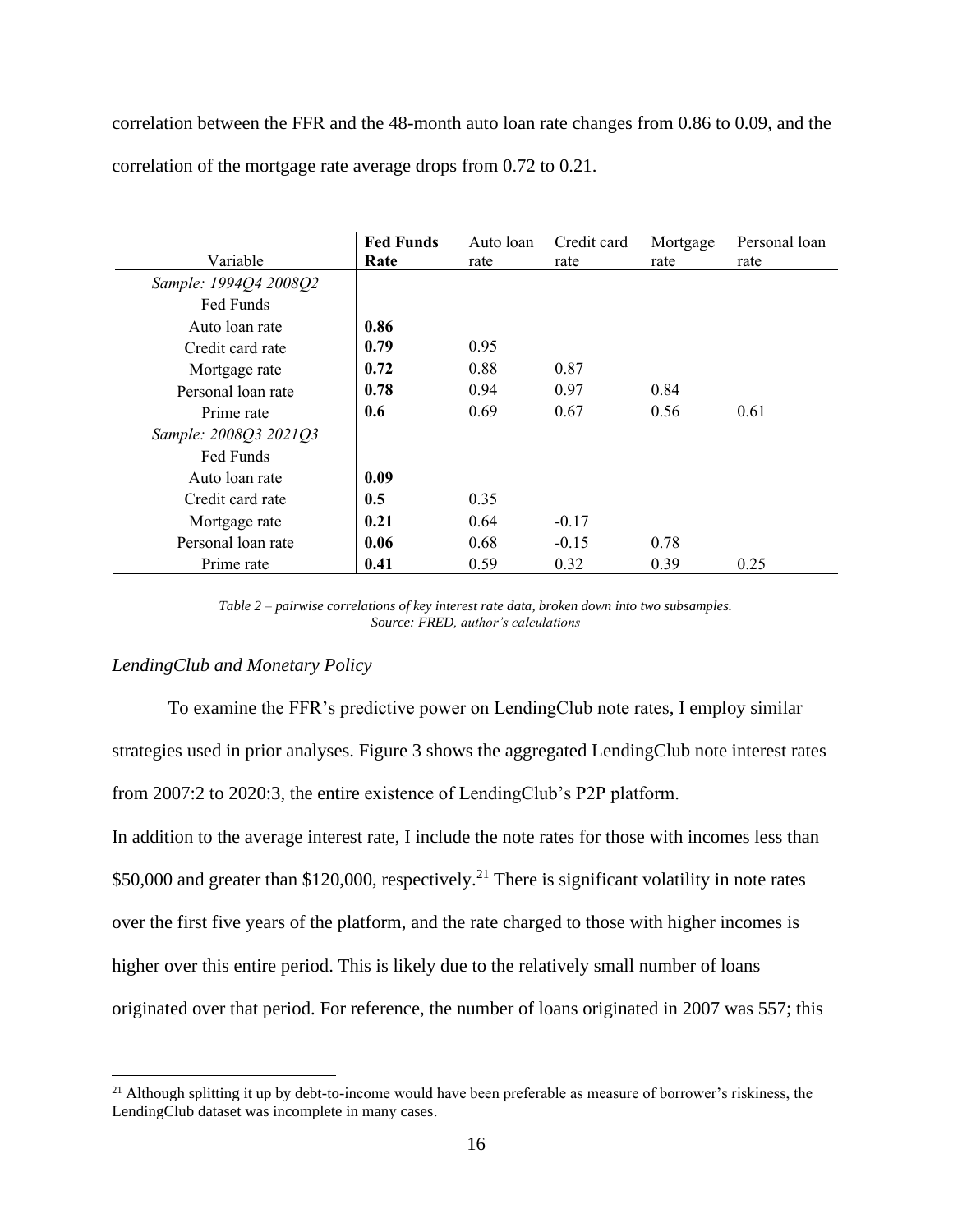number had risen to over 200,000 by 2014 (the year of the platform's IPO) and peaked just short of 600,000 individual loans by 2019. By 2012, the average interest rate charged to the higher income bracket was less than that of the lower bracket and follows that trend for the rest of the platform's history.

Compared to other interest rates, the LendingClub note rates appear to have little



*Figure 3 - plots of LendingClub note rates from 2007-2020. Source: Author's calculations*

relationship with traditional monetary policy. Table 3 displays the correlations between the FFR and the LendingClub note rates disaggregated by income.<sup>22</sup> In order to control for a lack of data, I restrict the sample from 2014:1 to 2020:3, the end of the LendingClub P2P platform. Strikingly, there is a negative relationship between the FFR and the LendingClub interest rates. Other consumer rates such as the average credit card or mortgage rates were also negatively correlated

<sup>&</sup>lt;sup>22</sup> Similar to figure 3, LC\_high refers to income  $>= $120,000$  and LC\_low refers to incomes  $<= $50,000$ .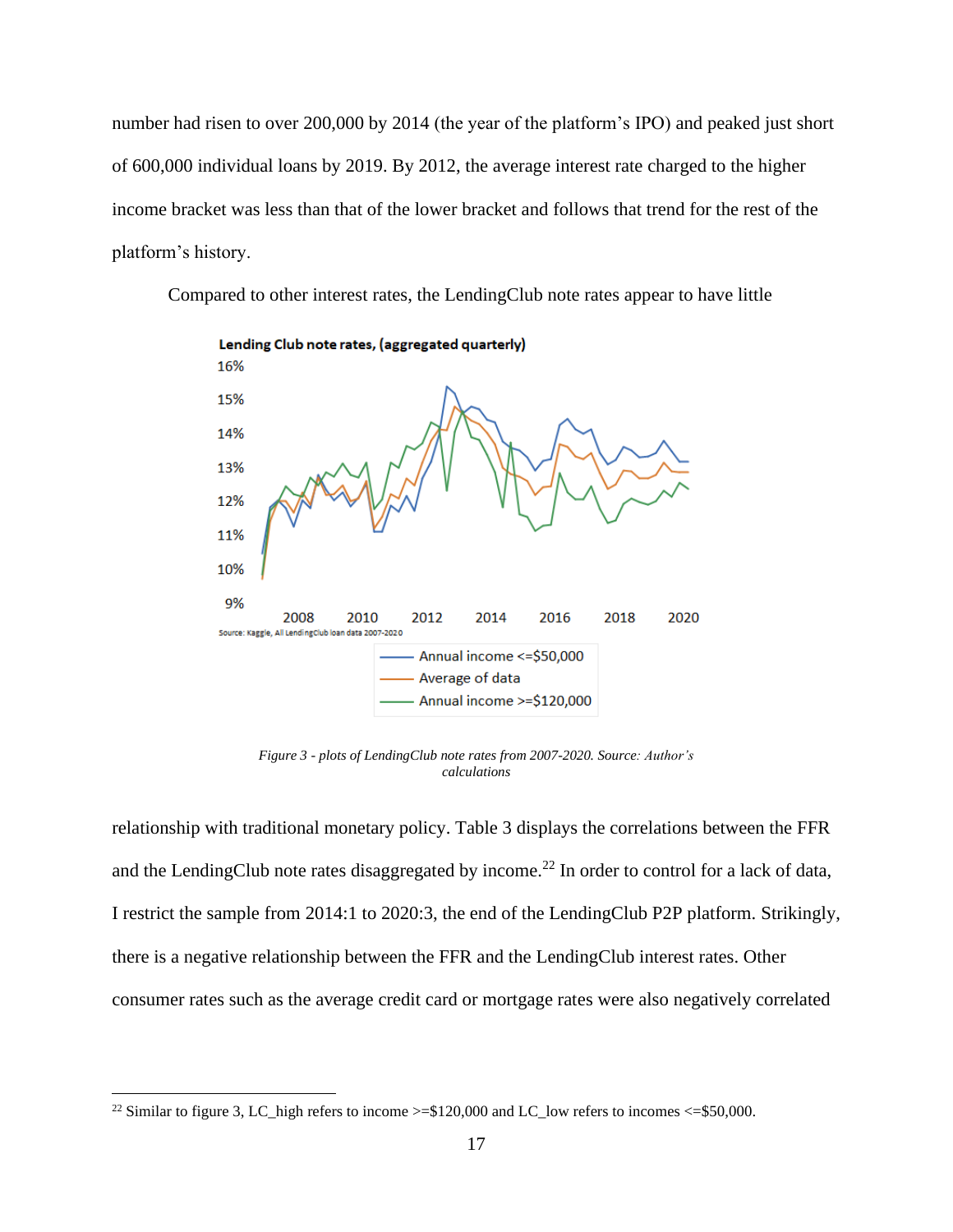with the LendingClub rates. Finally, when regressing the LendingClub aggregates on the FFR, the

|                      | Variable   Fed Funds Rate LC_high LC_low |      |  |
|----------------------|------------------------------------------|------|--|
| Fed Funds            |                                          |      |  |
| $LC_{high}$ -0.28    |                                          |      |  |
| LC_low $\Big $ -0.26 |                                          | በ 69 |  |

*Table 3 – pairwise correlations of LendingClub note rates and the Federal Funds rate. Source: FRED, LendingClub loan data*

point estimate for the Fed rate is not statistically different than zero. Albeit surprising, the results imply that the LendingClub platform was too far removed from monetary policy, at least over the period in which it existed. To be sure, more empirical analysis of the dataset is needed to make a strong claim.

## *Quantitative Results*

Aside from the baseline simulation, I conduct three additional simulations to examine relative consumption changes across the income distribution and in the aggregate. The first assumes more income inequality, a scenario many expect to be priced into the future. The second examines a more equal income distribution similar to that of the 1960s, and the third examines an environment where agents in the model experience income destruction in recessions.

Each simulation has two environments: the first (baseline), where agents are applied the same interest rates that are procyclical in nature, and the second environment where disparate interest rates are applied to agents depending on their income quintile. The procyclical environment, which reflects the intentions of the Fed, implies that interest rates will be cut during recessions and then increase in expansionary periods. In the second environment, some agents will experience procyclical monetary policy and others experience the opposite shock. This follows the findings of Mian and Sufi (2010) as well as Edgerton (2012), where changes in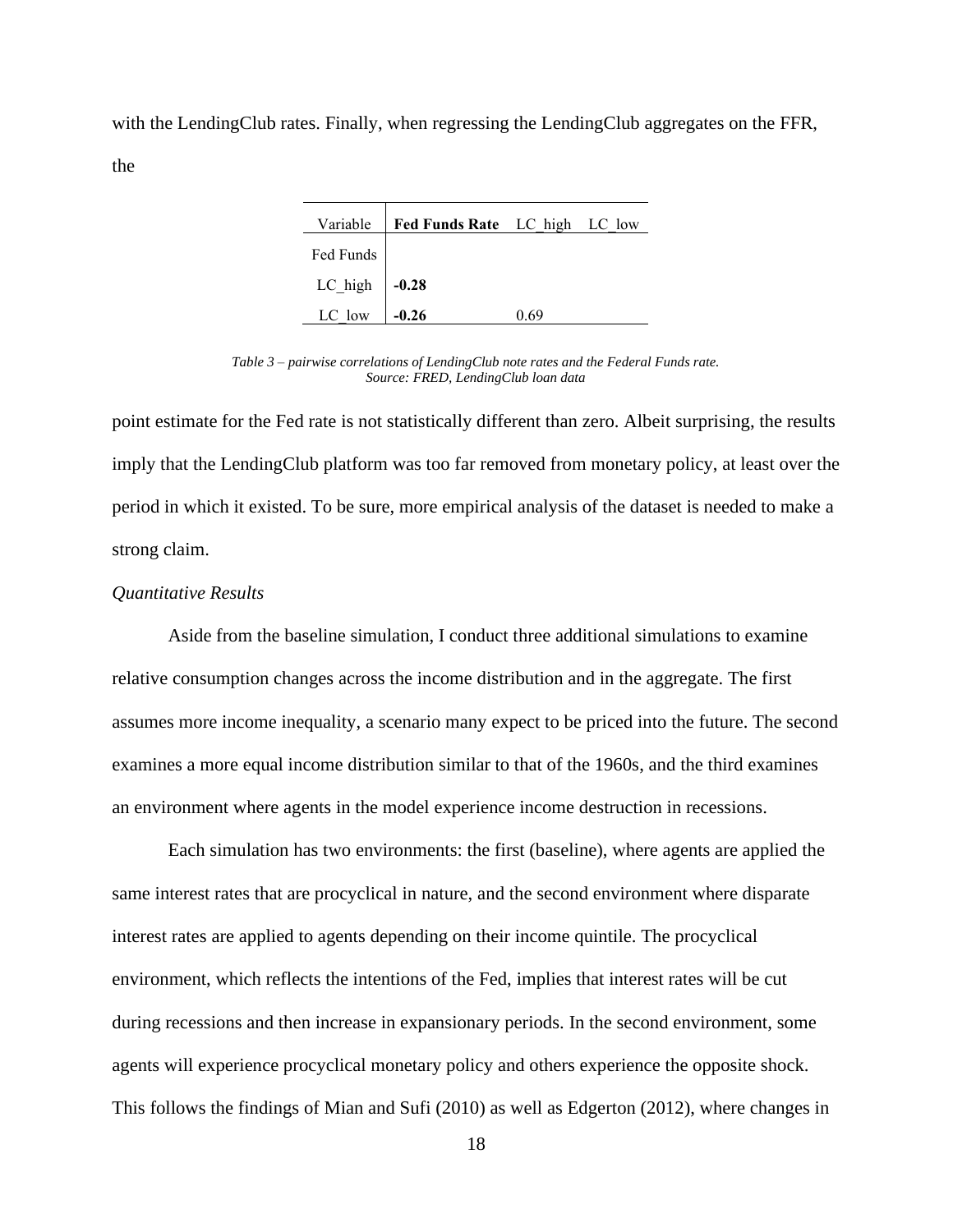lender's risk appetites tighten credit for some households and that financial conditions for the poorest suffer the most in recessions.

Table 4 presents the baseline result. Column 1 displays the baseline analysis, where agents' income is shocked each period and they experience the same monetary policy shock. The rows display each income quintile's percent change in consumption in response to a recessionary monetary policy shock. In other words, the results reflect consumption changes from normal times to a recession. Unsurprisingly, the lowest quintiles are the most sensitive in level terms due to their low exogenous income. The interest rate channel affects the poorest the most, simply because a four-percentage point change in the cost of borrowing represents a larger portion of their consumption.

| Consumption gain/loss $(\%)$ |       |               |  |
|------------------------------|-------|---------------|--|
| Income quintile              |       | $\mathcal{L}$ |  |
| 1st                          | 4.49% | $-3.61%$      |  |
| 2nd                          | 1.83% | $-1.40%$      |  |
| 3rd                          | 1.08% | 0.81%         |  |
| 4th                          | 0.65% | 0.48%         |  |
| 5th                          | 0.19% | 0.14%         |  |
| Total                        | 0.63% | 0.13%         |  |

*Table 4 – average consumption changes in response to a recession for each income quintile under an equal and heterogenous interest rate environment.*

Due to interest rate changes having very little effect on their high incomes, the top quintile responds very little to monetary shocks, which implies that the effectiveness of traditional monetary policy diminishes as you move up the income distribution. The poorest are about 23 times more sensitive to an interest rate shock relative to the richest. The second income quintile is about 9.6 times more sensitive to monetary policy shocks than the richest. Overall, the economy increases aggregate consumption by 0.63% in response to accommodative monetary policy, which indicates that monetary policy can have a stimulative effect.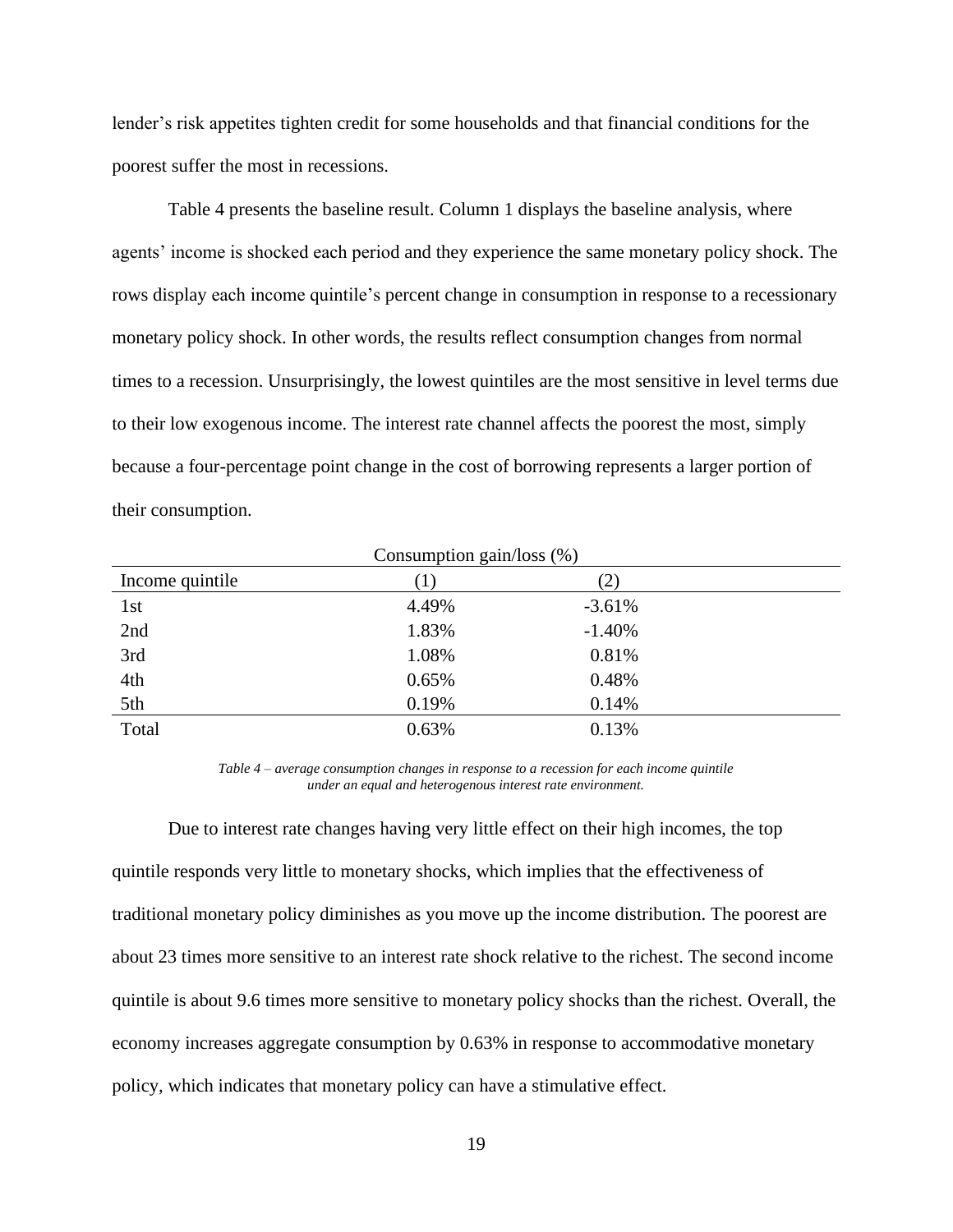Column 2 presents the disparate interest rate environment, in which interest rate policy is procyclical for the top three quintiles but is countercyclical for the two poorest. For the sake of simplicity, all agents receive either a three-percentage point hike or cut to their interest rate. This widens the risk premia in recessionary times. Overall, each quintile is less responsive to the interest rate shock than in baseline. This is likely due to the magnitude of the policy shock. However, the lowest quintiles are more sensitive to interest rate changes relative to the richest by about 25 and 10 times, respectively. In the aggregate, the whole economy is much less sensitive to interest rate shocks by about 50 basis points. In the model, aggregate consumption changes vary little across a business cycle due to positive/negative consumption shifts are balanced out across 2500 agents and 10,000 periods. This implies that monetary is less effective in stimulating consumption if agents experience disparate interest rate shocks.

| Consumption gain/loss $(\%)$ |       |               |  |
|------------------------------|-------|---------------|--|
| Income quintile              |       | $\mathbf{2})$ |  |
| 1st                          | 5.80% | $-4.55%$      |  |
| 2nd                          | 2.68% | $-2.08%$      |  |
| 3rd                          | 1.91% | 1.44%         |  |
| 4th                          | 0.76% | 0.56%         |  |
| 5th                          | 0.17% | 0.13%         |  |
| Total                        | 0.64% | 0.12%         |  |

*Table 5 – average consumption changes for each income quintile under an equal and disparate rate environment, with more income inequality.*

Table 5 displays the same simulations, but with an income distribution more skewed towards the upper quintiles. In this case, the income share for the highest quintile rises from about 61% to 70%, an income share that could be seen in the future. Overall, the Table 4's baseline results are amplified as a result of increased income inequality. The poorest quintile is now more than 30 times more sensitive to interest rate shocks relative to the richest under baseline assumptions. Under both rate environments, the richest are even less responsive to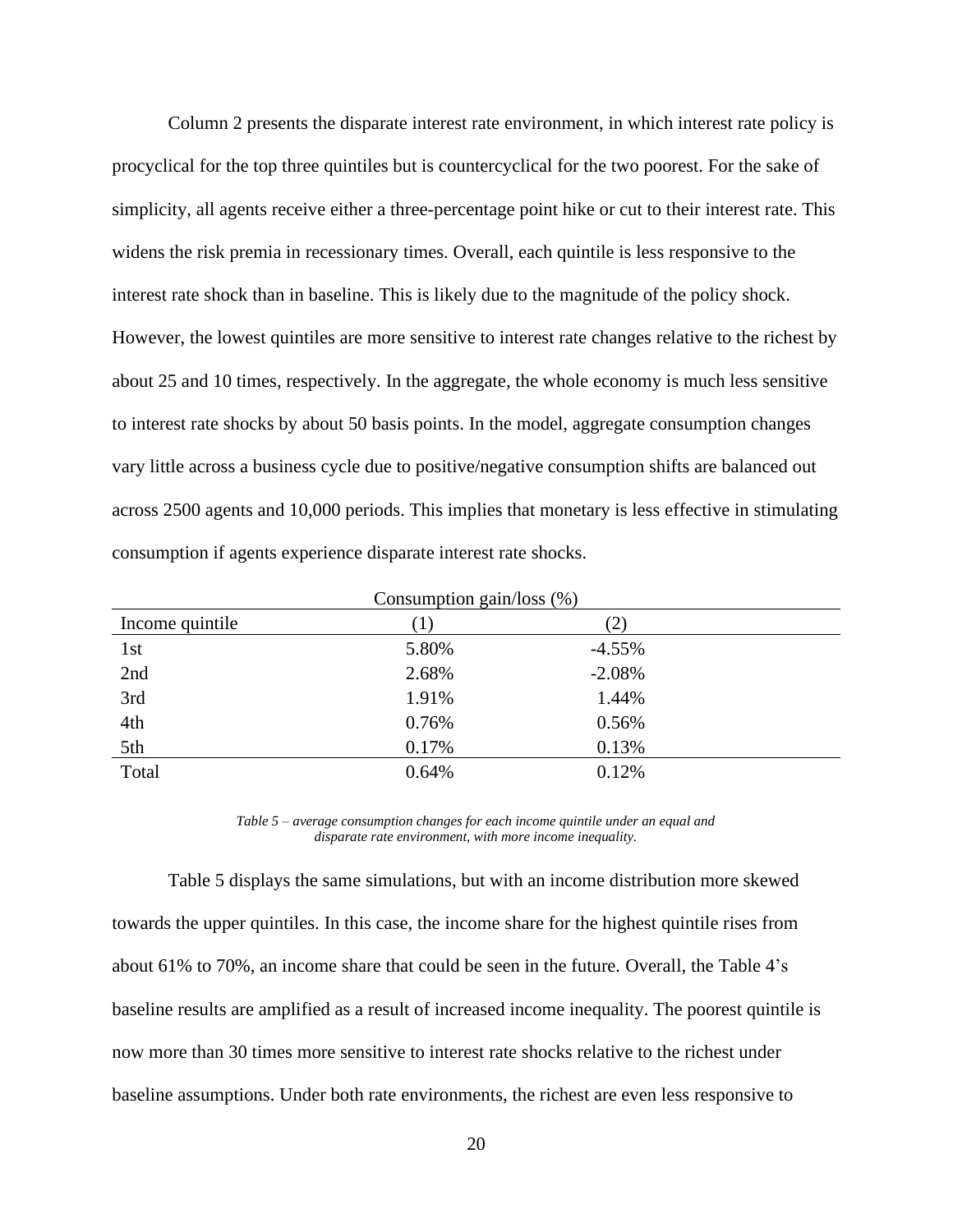interest rate shocks. In the aggregate, however, there is very little change from baseline. This could be due to the fact that the richest comprise the majority of total consumption and are largely unaffected by interest rate cuts.

Table 6 presents the results under a more equal distribution of income, with the same interest rate shocks applied in both columns as in baseline. <sup>23</sup> Due to their drop in relative income share, the top two quintile become more responsive to monetary policy shocks relative to the baseline simulation. The relative consumption changes also normalize with respect to the baseline. Strikingly, the middle quintile is only about 2.25 times more responsive to the shock, as opposed to just over 5 times in the baseline economy. On aggregate terms, monetary policy transmits through interest rates much better than in baseline, increasing total consumption by nearly 1%. This implies that monetary shocks are better suited to stimulate demand from all quintiles when there is a more even distribution of incomes in the economy.

| Consumption gain/loss $(\%)$ |                  |          |  |
|------------------------------|------------------|----------|--|
| Income quintile              | $\left(1\right)$ | (2)      |  |
| 1st                          | 4.04%            | $-3.13%$ |  |
| 2nd                          | 1.67%            | $-1.26%$ |  |
| 3rd                          | 0.91%            | 0.68%    |  |
| 4th                          | 0.69%            | 0.52%    |  |
| 5th                          | 0.40%            | 0.30%    |  |
| Total                        | 0.89%            | 0.16%    |  |

*Table 6 – average consumption changes for each income quintile under an equal and disparate rate environment, with a more even income distribution.*

Table 7 displays the relative consumption changes when agents experience income loss during recessions. Using US Census data, I calibrate the income destruction based on the mean income percent declines for each quintile over the last three recessions. For reference, the lowest

 $^{23}$  I calibrated the income quintiles relative to 1975 levels, an era where the top quintile had a 40% share of the aggregate income.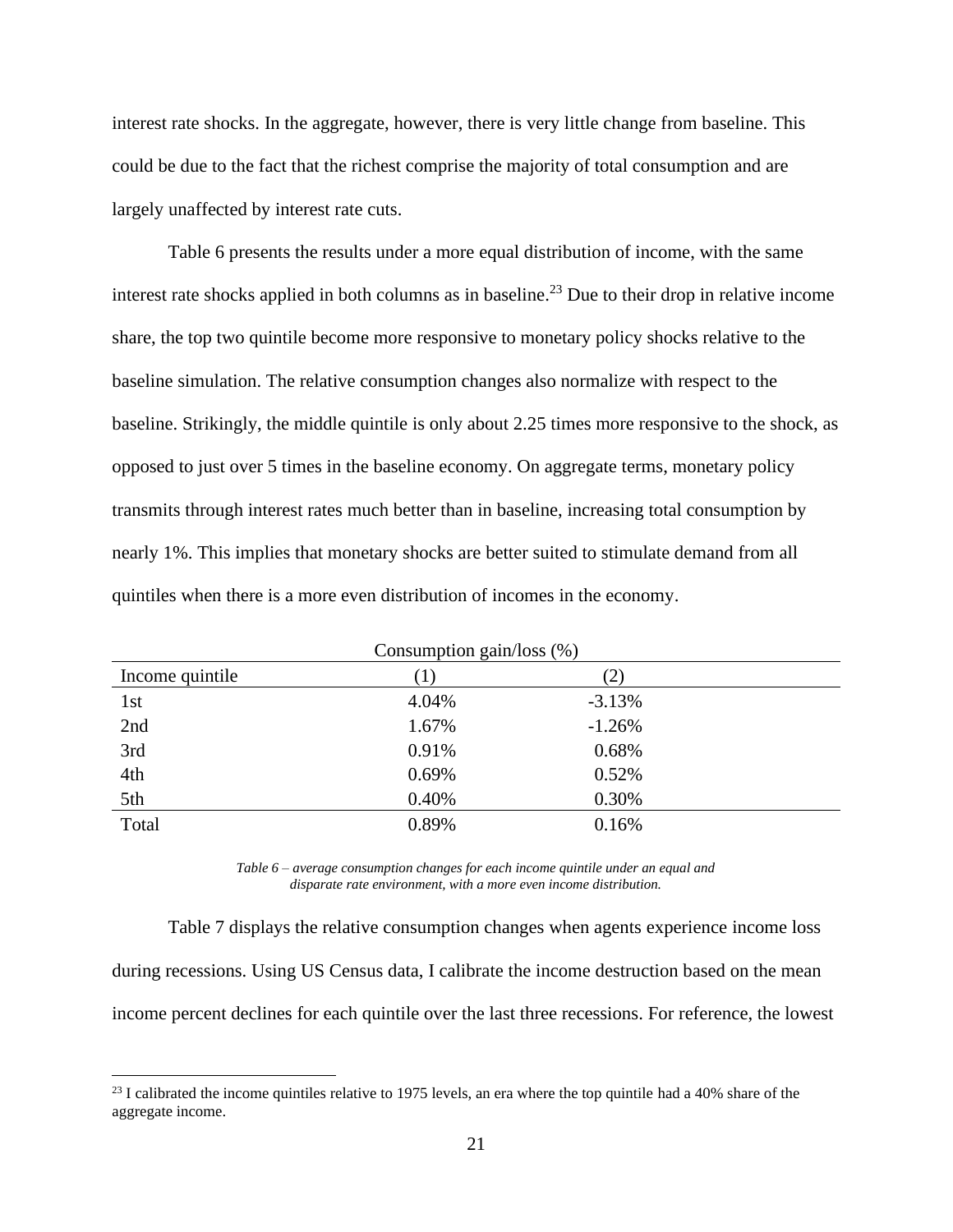quintile lost an average of 5.11% of income while the  $3<sup>rd</sup>$  and  $5<sup>th</sup>$  quintile lost 1.75% and 0.67%, respectively.

| Consumption gain/loss $(\%)$ |          |           |  |
|------------------------------|----------|-----------|--|
| Income quintile              | $\perp$  |           |  |
| 1st                          | $-1.24%$ | $-9.42%$  |  |
| 2nd                          | $-1.43%$ | $-4.64%$  |  |
| 3rd                          | $-0.72%$ | $-0.99\%$ |  |
| 4th                          | $-0.58%$ | $-0.74%$  |  |
| 5th                          | $-0.48%$ | $-0.53%$  |  |
| Total                        | $-0.57%$ | $-1.07%$  |  |

*Table 7 – average consumption changes for each income quintile under an equal and disparate rate environment. All agents lose income in recessions.*

When interest rate shocks are equal, the results are considerably different from the baseline in both level and relative terms. All incomes quintiles lose consumption during recessions, as monetary policy fails to counteract the income destruction that agents experience during a recession. In relative terms, the poorest are only about 2.6 times more sensitive to interest rate shocks than the rich, a result vastly different than the 23 times observed in baseline. The relative sensitivity of the third quintile to the richest drops from about 5.7 to 1.5, a 74% drop. Surprisingly, the  $2<sup>nd</sup>$  quintile loses more consumption than the  $1<sup>st</sup>$  quintile. This is likely because the 1<sup>st</sup> quintile's exogenous income is less affected by the income destruction of about 5% than the second quintile's 3% loss. Cumulatively, the economy loses just over 0.5% of consumption following recessions, which echoes that the interest rate cut does not fully counterbalance income destruction.

In the heterogenous interest rate environment, the results are similar in relative terms to baseline, but are worse in level terms. Similar to column 1, all quintiles consume less as the monetary policy response to recessions is seemingly not enough. The poorest are about 18 times more sensitive than the richest and consume nearly 10% less in recessions, a result nearly three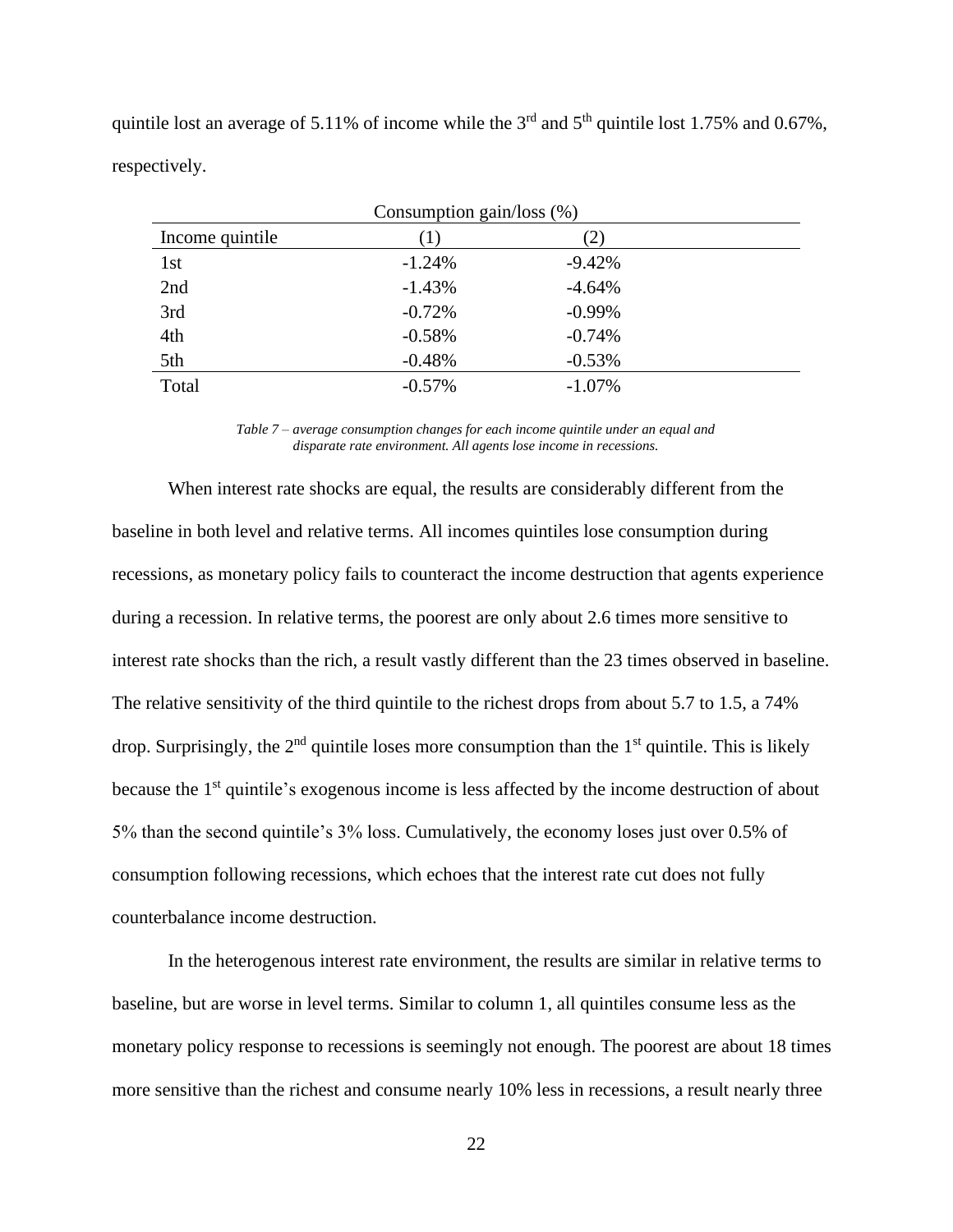times worse than in baseline. Overall, the disparate rate environment suggests that the interest rate channel is much less effective if agents lose income as a result of recessions.

#### **VI – Discussion**

My main findings are as follows:

1. The lowest income quintiles are most sensitive to interest rate shocks in both level and relative terms.

2. Monetary policy transmission through the interest rate channel is less neutral than the Fed might believe, as there are clear differences in responses according to a household's position on the income distribution.

3. When agents experience income destruction, monetary policy is less effective at stimulating consumption in response to a recession.

For nearly every test, the lowest income quintile was most responsive to the monetary policy shock. In fact, the average consumption response decreases with each increasing income quintile, following the empirical and theoretical literature. This has two main implications. First, due to their high relative sensitivity to interest rate shocks, loose monetary policy in recessionary periods could theoretically help those lower income quintiles by stimulating demand.<sup>24</sup> Second, while higher consumption sensitivities at the lower end of the income distribution appears desirable for monetary policy makers, it is unlikely that monetary policy transmits in a perfect procyclical manner. This is backed up by the breakdown in the strong positive relationships between consumer interest rates and the FFR following the 2008 Financial Crisis. If lower income households are subjected to higher rates during periods of recession, monetary policy could fail to transmit to those individuals, or worsen outcomes through other credit channels.

<sup>&</sup>lt;sup>24</sup> The section of the distribution most vulnerable to recessionary shocks as evidenced by a large body of literature.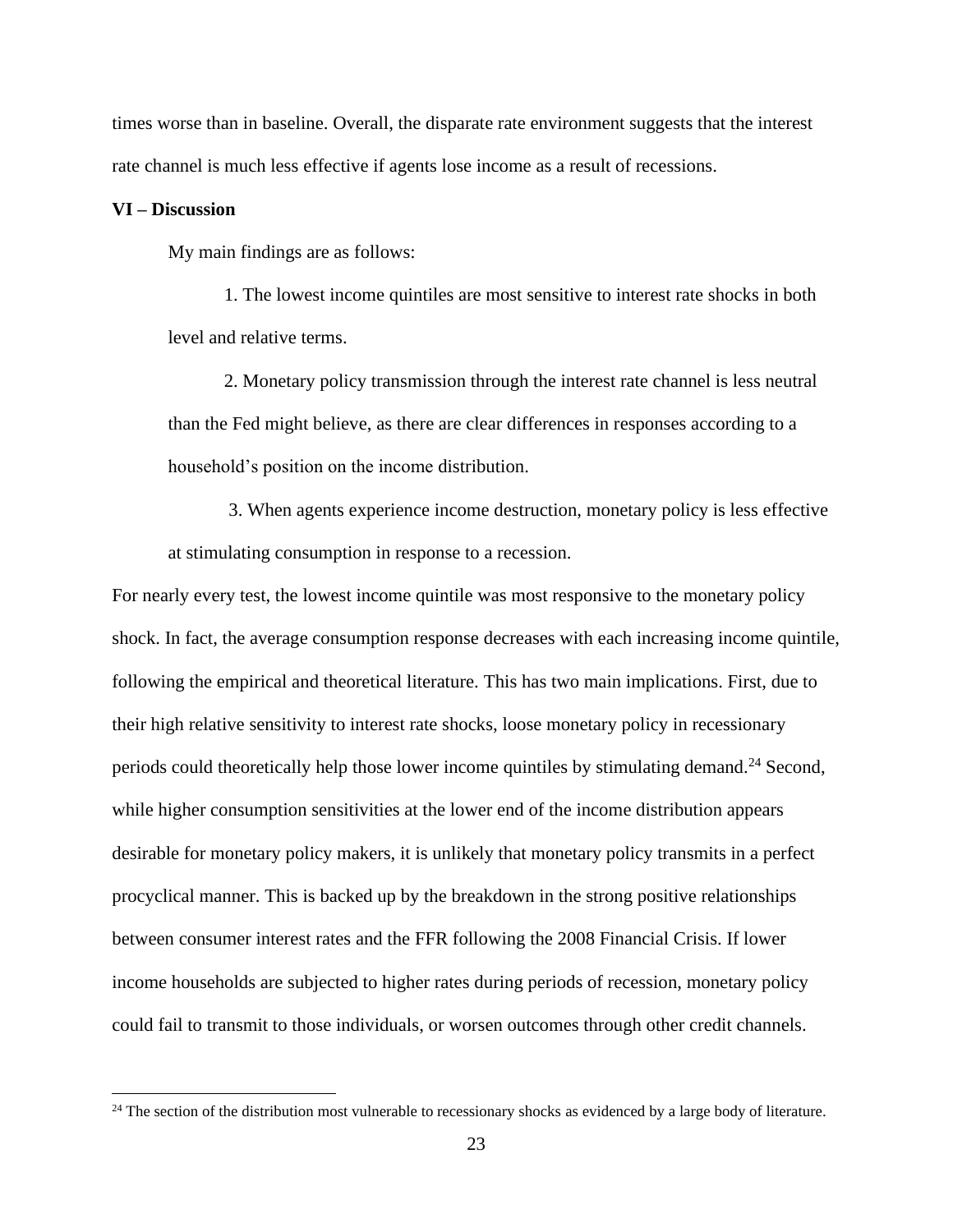Similarly, Gornemann, et. al (2016) observe that households would prefer to forgo a full percentage point of consumption rather than be subjected to a 25-basis point annualized nominal rate hike. Extending this to middle-class households, if interest rate policy is not sufficiently accommodative to balance out the potentiality of risk premia increases, accommodative monetary policy could have weakened effects at the margin.

The current income distribution in the United States could pose problems evidenced by both my model results and the literature. First, my model suggests that the interest rate channel has very little effect on consumption patterns for wealthy households.<sup>25</sup> With the top income quintile comprising just under 40% of total consumption expenditures as of 2020, their low sensitivity to traditional monetary policy might help explain why both zero interest rate policy and other unconventional monetary policy measures were only able to stimulate sluggish growth throughout the 2010s.<sup>26</sup> While the literature indicates that monetary policy still likely transmits through the portfolio channel by increasing the value of financial assets, low-income households are marginal participants in equity markets and are decreasing participants in the housing market as prices rise.<sup>27</sup> Therefore, most Americans are unable to enjoy these capital gains. If the income distribution becomes more skewed towards the top quintile, the effect of monetary policy could further weaken.

My third finding suggests that monetary policy fails to completely balance out income losses during recessions. Since I calibrate the interest rate cut to the average of the last two Fed Funds cuts, my results seem to suggest that recent monetary policy responses are not enough to

<sup>&</sup>lt;sup>25</sup> The calibrated income quintiles are averaged across each bin. In terms of consumption, the top 10% and higher are likely even less responsive to interest rate changes.

<sup>26</sup> Data taken from 2020 Consumer Expenditure Survey.

<sup>&</sup>lt;sup>27</sup> Amberg, et. al (2021) demonstrate that the vast majority of capital income gains are enjoyed by the top 10% (income gains are almost exponential approaching the top 1%).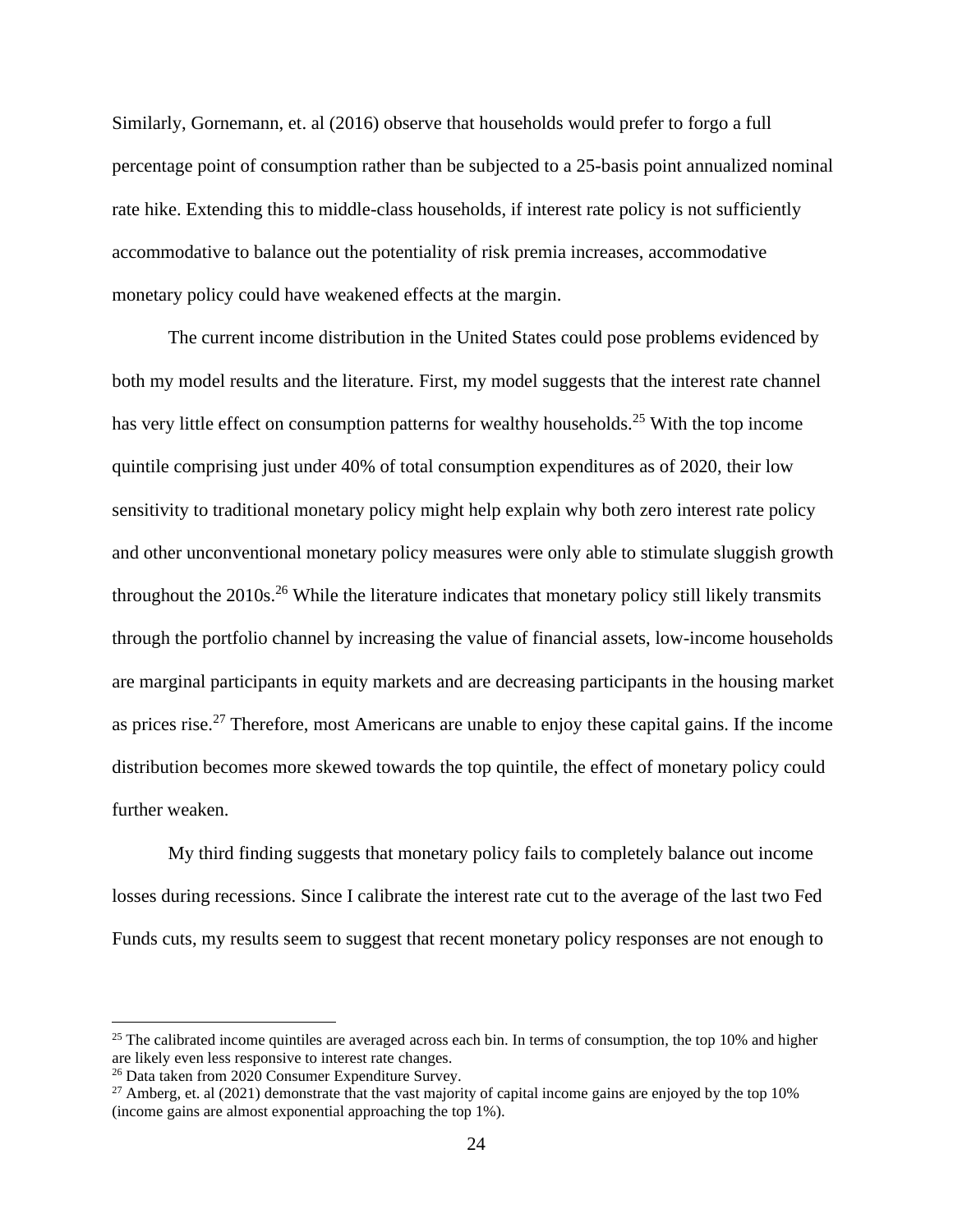balance out the income losses that have occurred over the last three recessions. On the contrary, if there were no interest rate cuts in recessions, consumption outcomes would likely be worse in both the model and reality. Policy makers might argue that monetary policy helps to stabilize declines in output during recessions, but my results suggest that the interest rate channel effects are not as strong as they could be. Perhaps more dramatic rate cuts would better counteract income losses that households experience, but this solution faces many roadblocks such as the current ZLB interest rate policy along with the strong possibility that Fed Funds policy does not transmit equally to consumer interest rates.

#### **VII - Conclusion**

In this paper, I present several new empirical conclusions regarding monetary policy and its effects in a heterogenous agent framework. Most importantly, I show that lower income households are most sensitive to a monetary policy shock, on the order of about 23 times more sensitive. When each income bracket receives a specific interest rate, this ratio increases to about 25 times. Also important is my finding that the highest-income households are extremely unresponsive to interest rate shocks. It could be that the wealthiest are so unaffected by the interest rate channel that the only way to properly affect their expenditures would be through the balance sheet channel or affecting their asset holdings through the portfolio channel.

In addition, I observe that the transmission of monetary policy is likely to weaken in an economy with more income inequality. This has significant policy implications, considering that inequality is not only likely to persist but amplify in the coming years. Conversely, a more even income distribution allows interest rate policy to transmit more effectively relative to today's current baseline. While it is challenging to decipher whether increasing inequality has occurred

25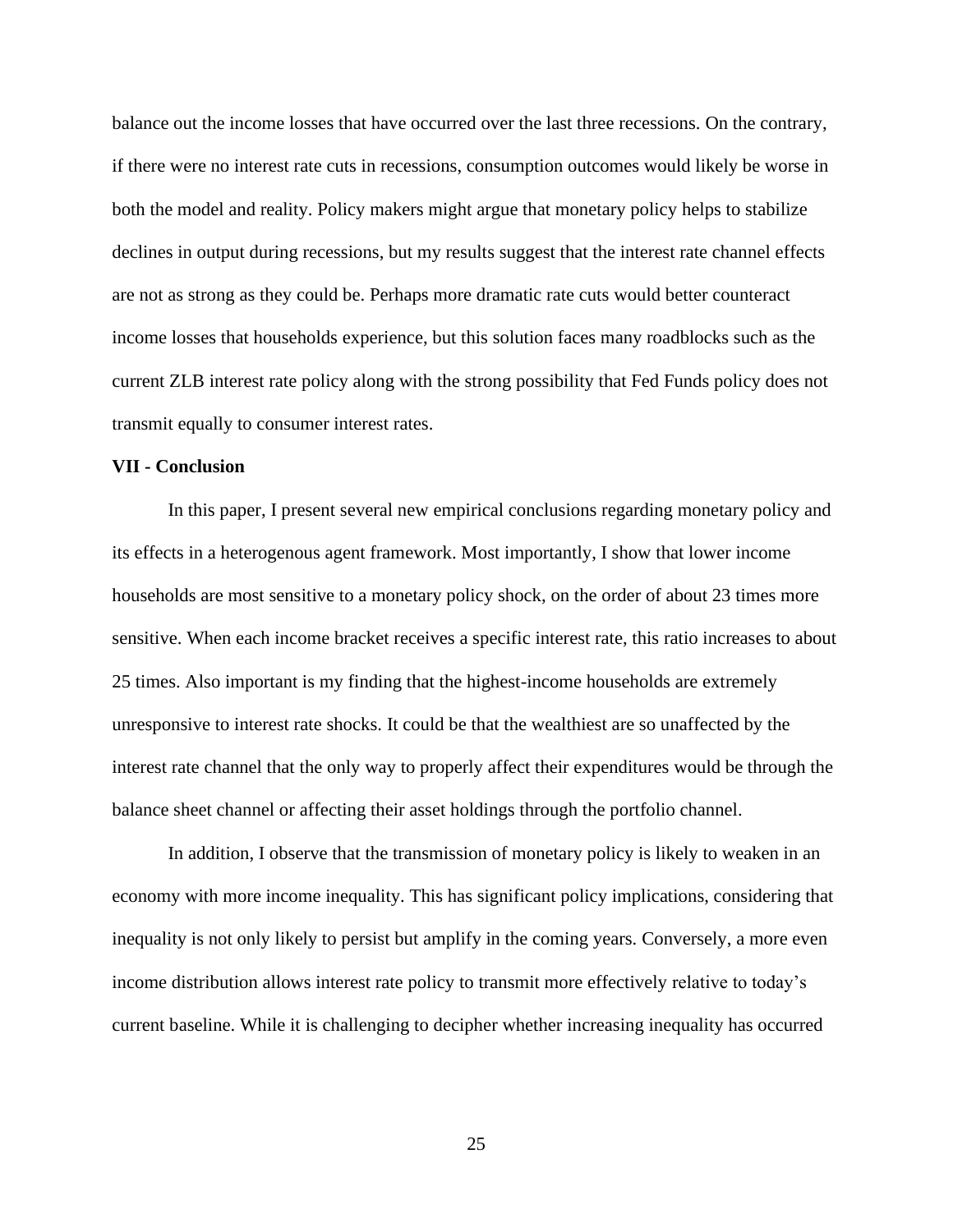upstream to the current monetary stance, it seems as though there is some empirical relationship between the two.

Finally, I display that interest rate channel effects weaken when agents lose a percentage of their income during recessions. Since some amount of income loss is a stylized fact of most recessions, this finding has key policy implications as well. Most importantly, it appears that the Fed's interest rate response to the last three recessions has not been enough to offset the income destruction that occurs in these. My results serve as further evidence to the conclusion that heterogenous agents respond very differently to monetary policy. Policy makers should begin to acknowledge this effect, if their preferred transmission channel is through interest rates.

My results are based off the assumption that interest rates transmit (at times both pro- and countercyclically) to all agents in the economy. However, the role of alternative nonbank lenders such as money orders and payday loans are often overlooked by policy makers. As of 2019, 5.4% of U.S. households (7.1 million) are unbanked.<sup>28</sup> These households have no or very little ties to traditional banks - in particular the system that monetary policy makers are able to influence. With many payday loans charging over 300% APR, an interesting research opportunity would be to further examine whether monetary policy can affect nonbanks such as payday lenders and peer-to-peer platforms like *LendingClub*.

Although my model is simple compared to most HANK models, I produce tractable results that examine the effectiveness of the traditional interest rate channel of monetary transmission. While I have engaged with a large amount of the literature regarding heterogeneity

<sup>&</sup>lt;sup>28</sup> Figure taken from 2019 FDIC survey; unbanked denoting that no member of the household had a checking or savings account at a bank or credit union. In addition, 25% percent of households are *underbanked*, where despite having a checking or savings account they are forced to turn to alternative forms of financing.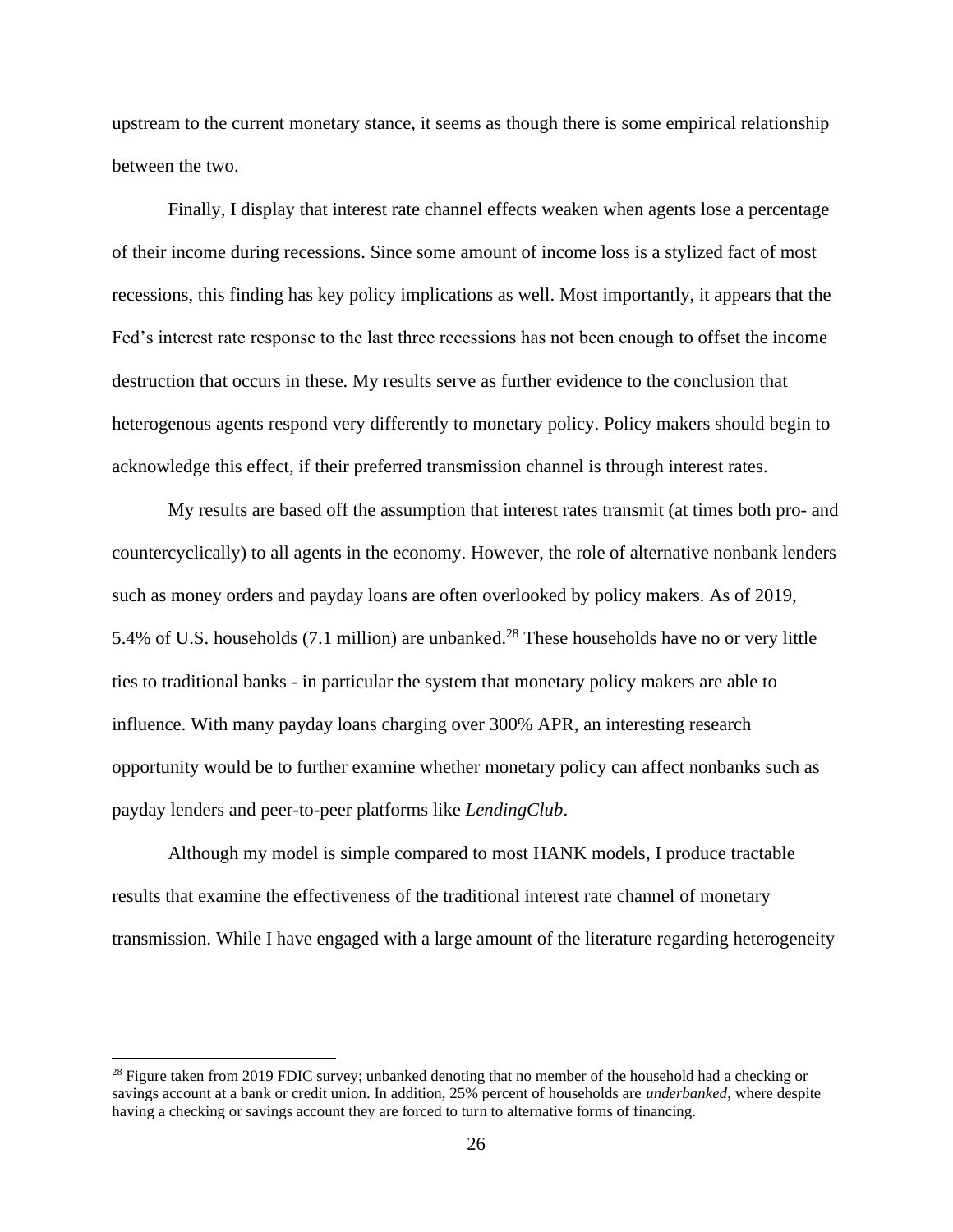in monetary policy transmission, this field has endless avenues for future research, especially concerning the distributional effects of monetary policy.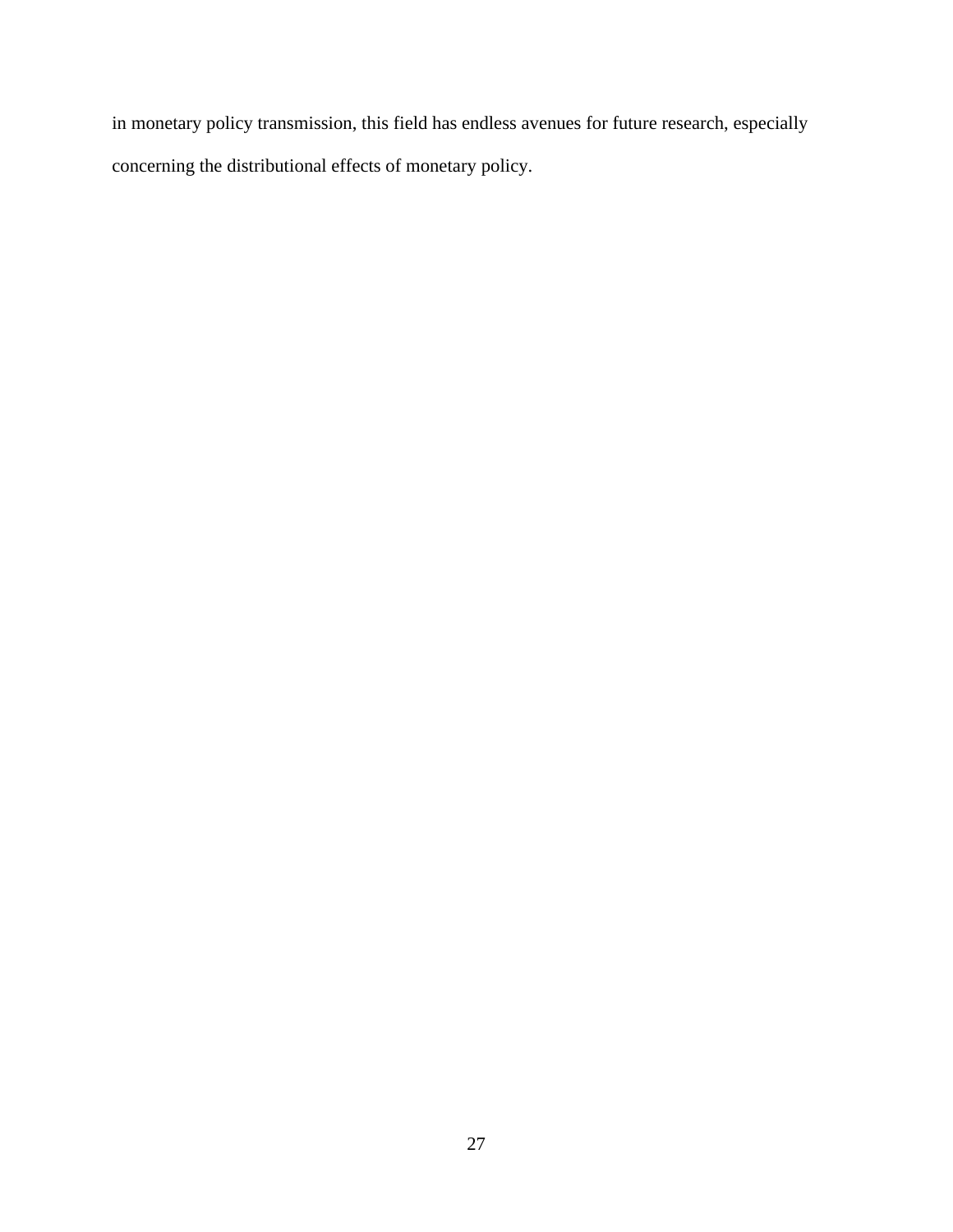#### Works Cited

Acharya, Sushant, and Keshav Dogra. "Understanding Hank: Insights from a Prank." Staff Report 835. Federal Reserve Bank of New York. Accessed February 2018. https://www.newyorkfed.org/medialibrary/media/research/staff\_reports/sr835.pdf.

Albert, Juan-Francisco, Nerea Gómez-Fernández, and Carlos Ochando. "Effects of Unconventional Monetary Policy on Income and Wealth Distribution: Evidence from United States and Eurozone." *Panoeconomicus* 66, no. 5 (2019): 535–58.

Amberg, Niklas, Thomas Jansson, Mathias Klein, and Anna Rogantini Picco. "Five Facts about the Distributional Income Effects of Monetary Policy." *Sveriges Riksbank Working Paper Series*, no. 403 (2021).

Auclert, Adrien. "Monetary Policy and the Redistribution Channel." *American Economic Review* 109, no. 6 (2019): 2333–67.

Bernanke, Ben S, and Mark Gertler. "Inside the Black Box: The Credit Channel of Monetary Policy Transmission." *Journal of Economic Perspectives* 9, no. 4 (1995): 27–48.

Board of Governors of the Federal Reserve System. Survey of Consumer Finances, 2019. https://www.federalreserve.gov/econres/scfindex.htm.

Boivin, Jean, Michael T. Kiley, and Frederic S. Mishkin. "How Has the Monetary Transmission Mechanism Evolved over Time?" *Finance and Economics Discussion Series* 2010, no. 26 (2010): 1–88.

Corkery, Michael. "As Lending Club Stumbles, Its Entire Industry Faces Skepticism." The New York Times. The New York Times, May 10, 2016. https://www.nytimes.com/2016/05/10/business/dealbook/as-lending-clubstumbles-its-entire-industry-faces-skepticism.html?\_r=0.